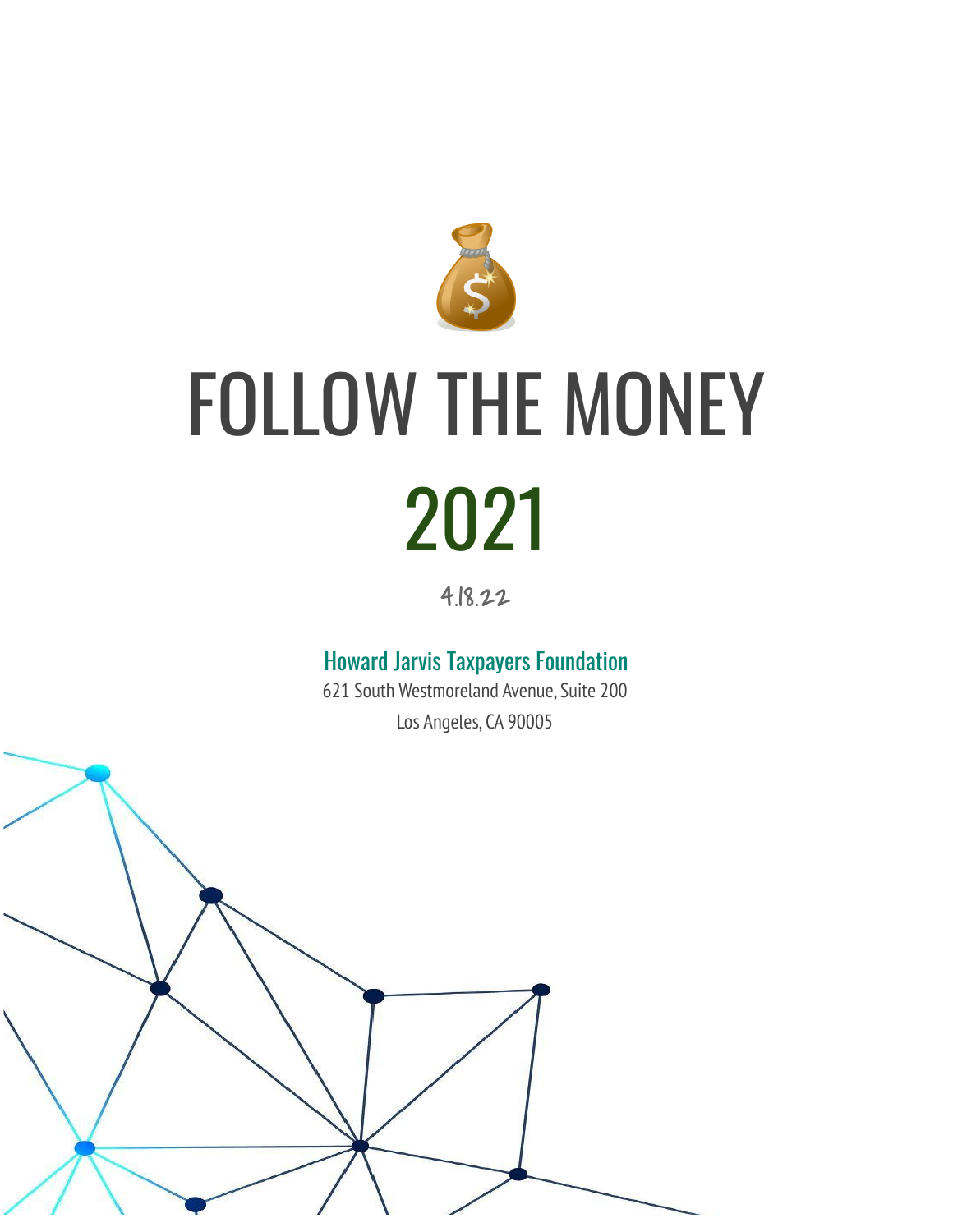

# Introduction

This last year California once again ranked worst in the nation to do business, according to an annual report by CEO Magazine $^{\text{\tiny{\textsf{1}}}}$ , and numerous examples of waste, fraud and abuse totalling billions of taxpayers dollars down the drain were reported by independent investigations. However, none of that is actually new. For years, Sacramento has tied up small business owners in red tape and wasted the people's hard-earned tax dollars without much in the way of political repercussions.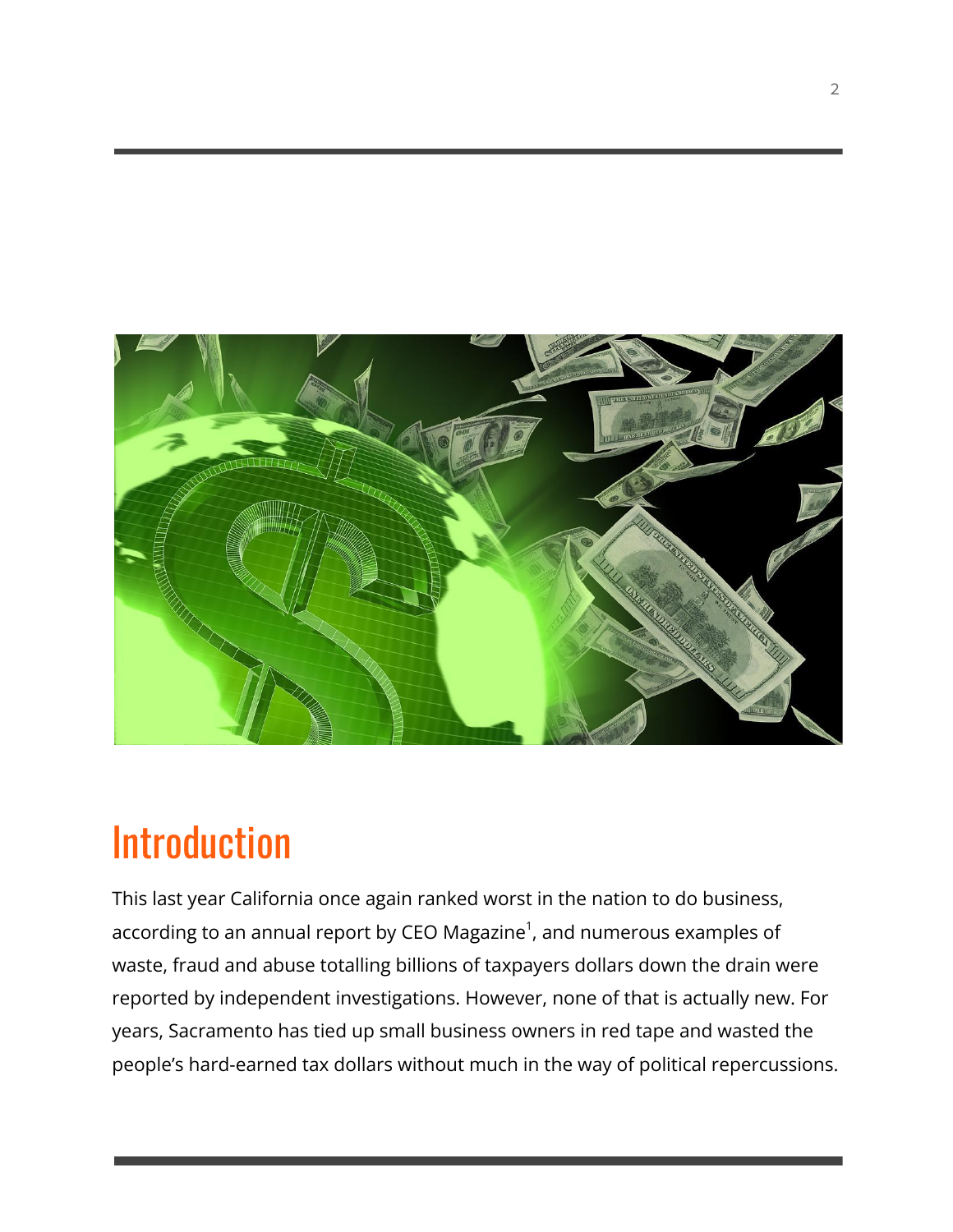Perhaps it is exactly this lack of consequence for their mismanagement that has made the political class believe they can continue to abuse the public trust forever without jeopardizing their position of power.

However, this last year brought signs that people may no longer be willing to look the other way just because the weather is pleasant. For the first time ever, Silicon Valley, long one of California's biggest economic engines, saw its share of venture capital investment nationally fall below 20 percent.<sup>2</sup>

Meanwhile, tourism, long a California strength, continued to suffer in 2021 despite a \$95 million marketing blitz by the Newsom administration. California tourism in 2021, while up from 2020, still lagged far below its 2019 performance, with many travelers opting to go instead to Florida, which made major gains. $3$ 

California's ongoing exodus of jobs and productive citizens also resulted in the state's first-ever loss of a Congressional seat, indicating the state's political power in Washington may be on the decline if the policies driving this exodus remain unaddressed.<sup>4</sup>

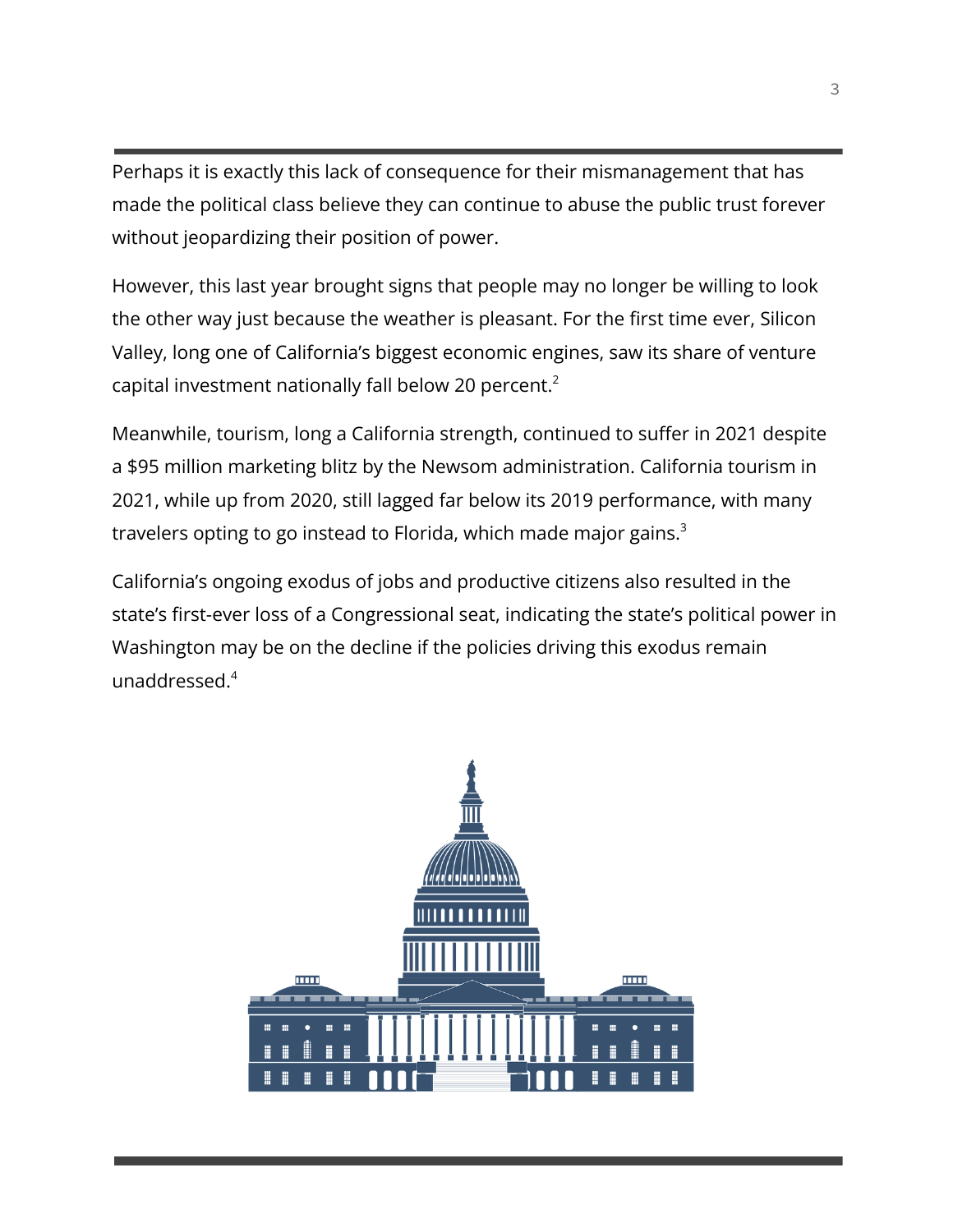# Table of Contents

| <b>Introduction</b>                 |    |
|-------------------------------------|----|
| <b>Bureaucracy &amp; Corruption</b> |    |
| <b>Education</b>                    | n  |
| <b>Energy &amp; the Environment</b> | 9  |
| <b>Free Money!</b>                  |    |
| <b>Health &amp; COVID-19</b>        | 12 |
| <b>Housing</b>                      | 15 |
| <b>Trains</b>                       | 16 |
| <b>Conclusions</b>                  | 18 |
| <b>About the Author</b>             | 19 |
| <b>Media Contact</b>                | 19 |
| <b>F</b> ndnotes                    |    |

# Bureaucracy & Corruption

### A Fi\$Cal disaster

#### 1/7/21

California's new budget system, a program dubbed "Fi\$Cal," is now years behind schedule and hundreds of millions over budget. This disaster, which some have suggested could have been averted completely by using an off-the-shelf solution, has been discussed in the Follow the Money report before because the delays have turned into an ongoing saga that may even threaten California's credit rating. The latest target completion date is now the summer of 2022, but this date has been pushed back five times already from its original target of 2016, so whether this time is the true completion date is anybody's guess. $5,6$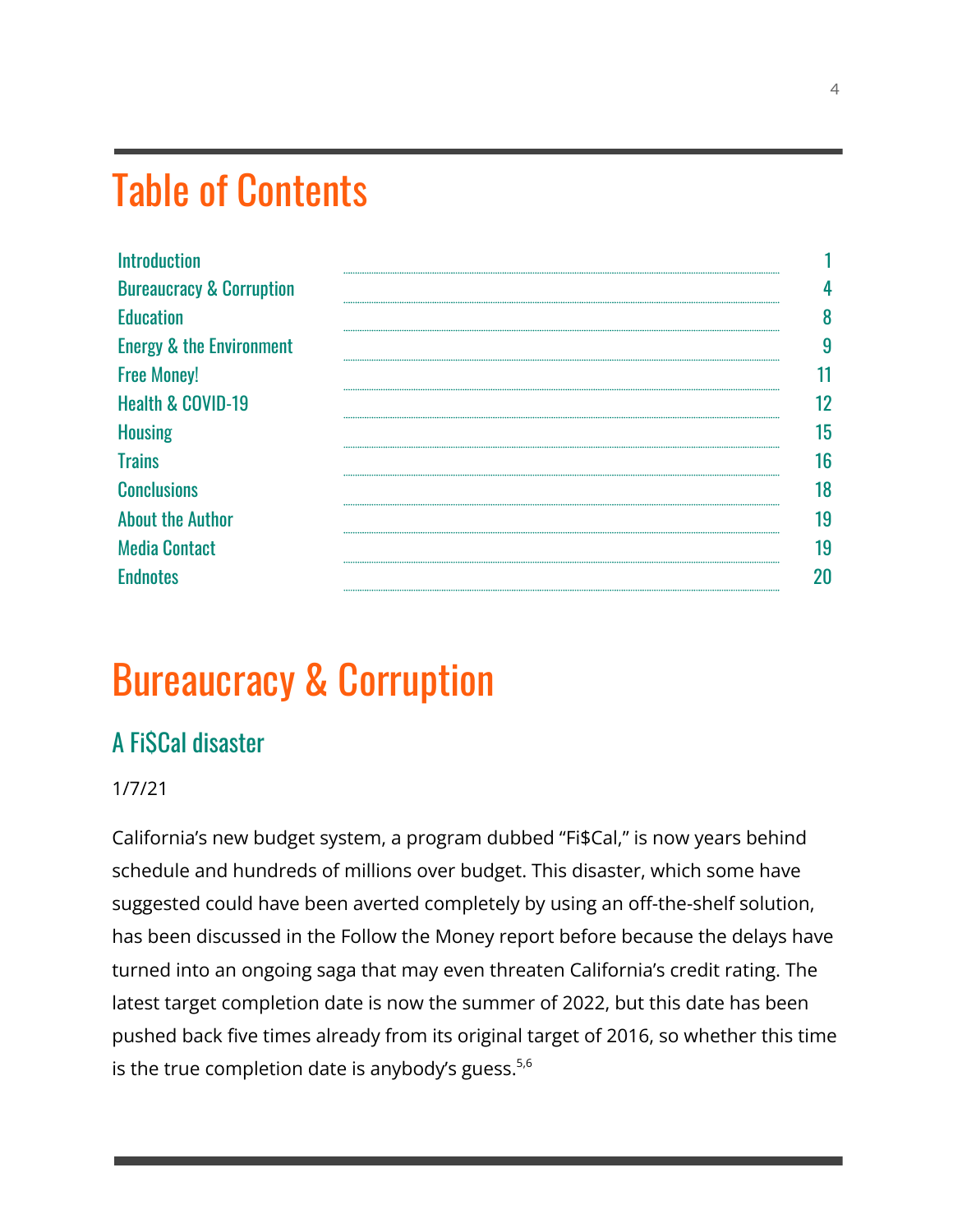### Los Angeles County lifeguards make up to \$392,000

#### 3/27/21

An investigation by auditors at the nonprofit OpenTheBooks.com found L.A. lifeguards can make a virtual fortune. They found in 2019, 82 lifeguards made over \$200,000 and seven made over \$300,000, including the value of benefits.<sup>7</sup>

### It's your money but you can't see the checkbook …

### 5/12/21

Can you imagine if you or I told the IRS we "can't locate" our records? The Federal government, hundreds of large cities and 49 states are all able to produce a checkbook detailing their spending. However, in California a watchdog organization has been requesting this information for nearly two years and has yet to receive the records, with State Controller Betty Yee saying she "can't locate" them. In fact, the organization requesting the records says not a single transaction out of \$320 billion of spending has been disclosed.<sup>8</sup>

### DMV employees admitted taking bribes for licenses

#### 5/18/21

5 DMV employees at the agency's Torrance and Lincoln Park offices admitted taking bribes in exchange for issuing licenses to unqualified drivers. Tens of thousands of dollars were received in connection with the scandal and the employees involved admitted to taking bribes several times a week. The scam was discovered by a DMV investigator who noticed an unusual pattern associated with the fraudulent applications.<sup>9</sup>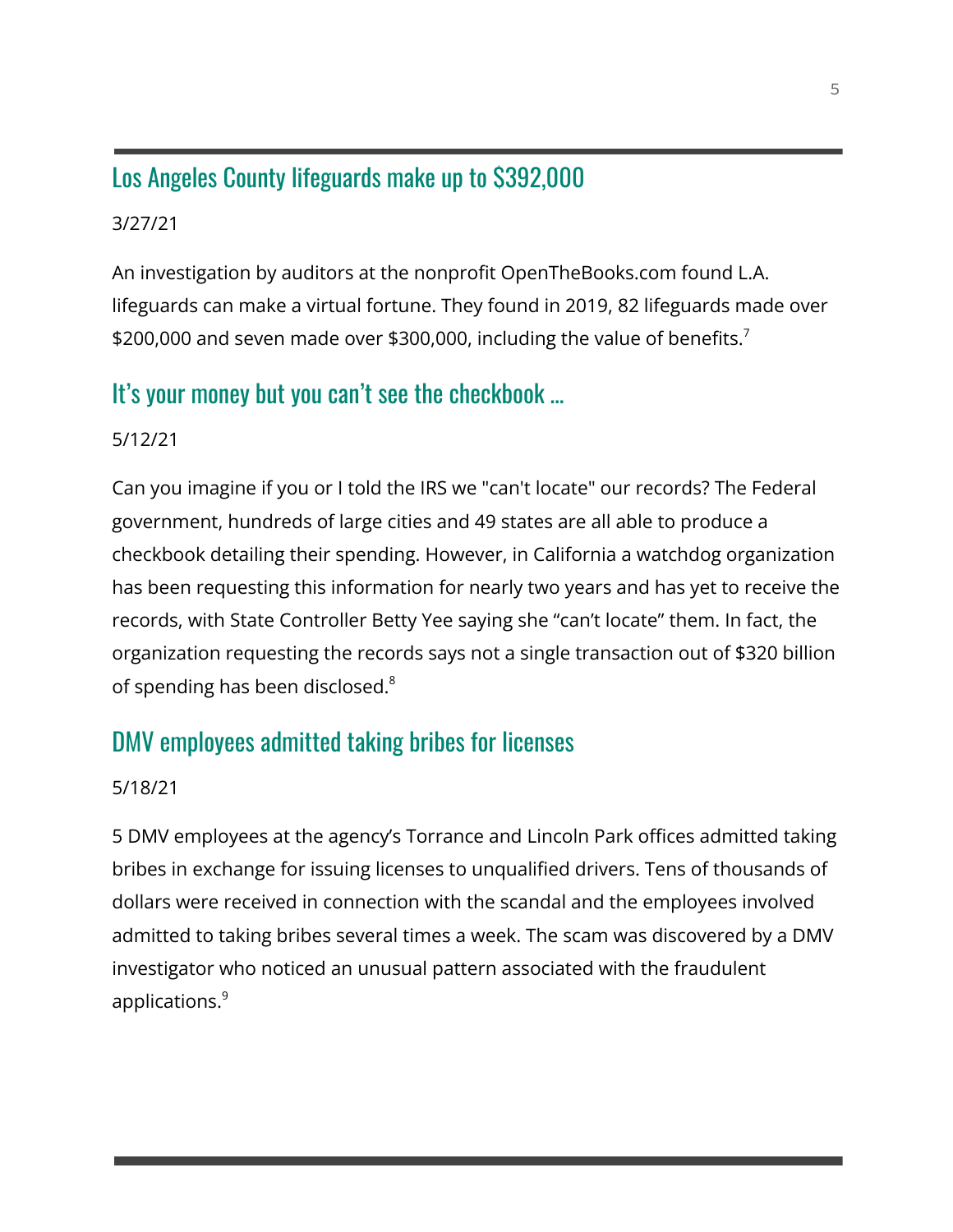# California's "First Partner" Jennifer Siebel Newsom receives corporate donations 6/4/21

An investigation by the *Sacramento Bee* found Governor Newsom's wife's nonprofit, an organization focusing on gender equity in film, has received \$800,000 in donations from companies involved in lobbying the state. These companies, which have also donated to the Governor's political activities, include PG&E, Kaiser Permanente, AT&T, and Comcast. The Governor denies the donations to his wife's nonprofit have any inappropriate influence on his decisions, stating in response to reporters' questions, "There's no correlation, period, full stop. Absolutely none."<sup>10</sup>

# Top union leader charged with tax fraud, embezzlement, perjury and failure to pay taxes

#### 10/14/21

The executive director of the SEIU, the state's largest union and an advocate of higher taxes, resigned after being charged with numerous crimes including failure to pay her own taxes. Under this official's tenure, the union donated more than \$6 million to Gavin Newsom's anti-Recall campaign.<sup>11</sup>

### State employment chief says she doesn't know why unemployment is high

#### 10/26/21

California's unemployment rate soared to historic highs as strict COVID-19 rules combined with the state's usual high tax and anti-business political stance. However, when Assemblyman Kevin Kiley questioned the Director of the Employment Development Department on why unemployment was so high she was absolutely baffled, and said she would have a "research team" look into it.<sup>12</sup>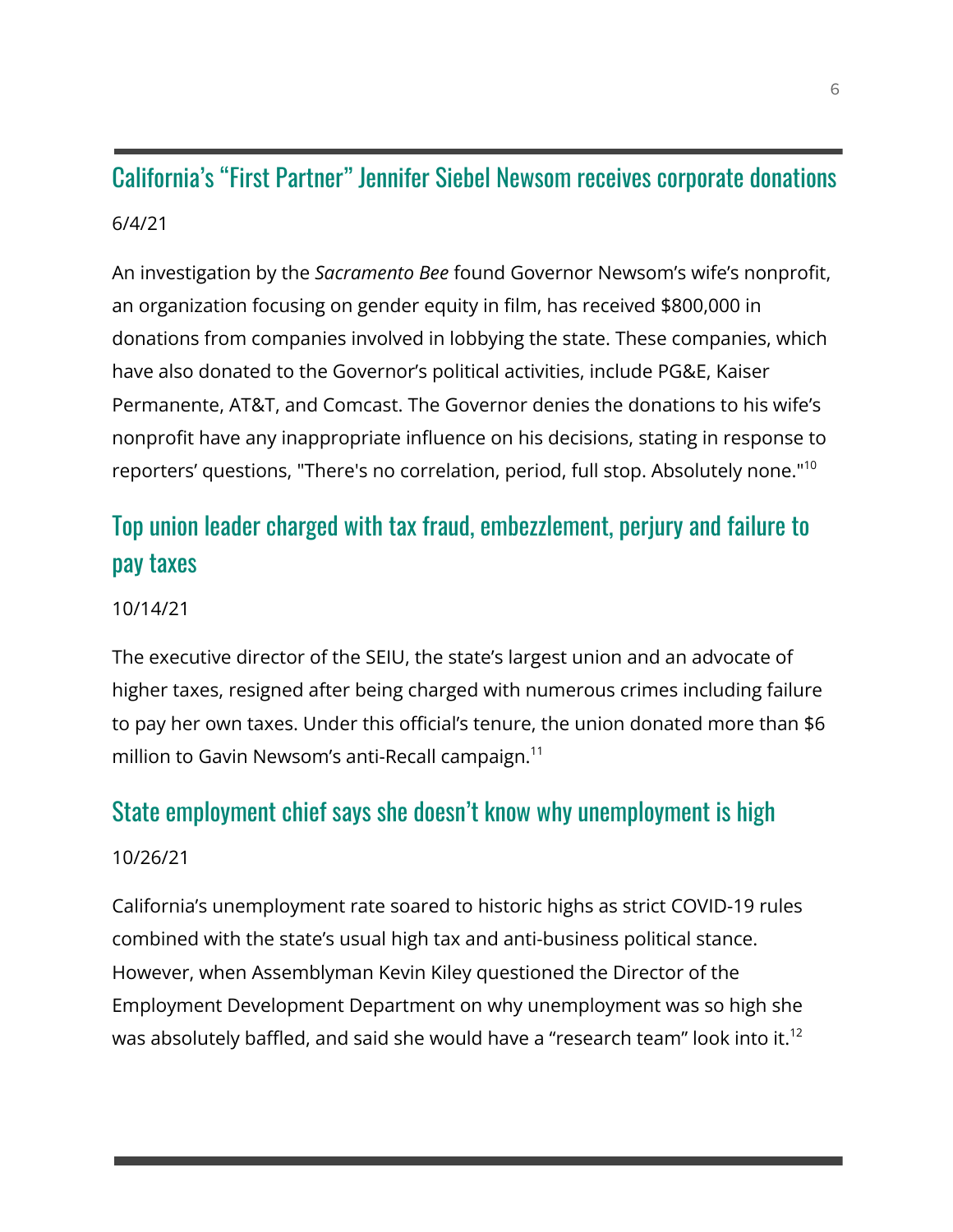# Regular Californians told to "stay home save lives" while politicians enjoy junkets

11/4/21



Although many Californians continued to live under strict COVID-19 rules, legislators themselves enjoyed trips to Pebble Beach, Australia, Scotland, Portland and Maui. Many of these trips were paid for by lobbyists with important business before the Legislature. These

all-expenses-paid trips give lobbyists an opportunity to discuss their issues while they wine and dine politicians, giving them an additional level of access not enjoyed by regular constituents. 13

### State employees embezzle \$2.7 million intended for AIDS patients

#### 11/16/21

State employees conspired to bilk the California Office of AIDS of \$2.7 million through a scheme where fake invoices were submitted on behalf of a company that didn't actually exist. The funds embezzled were used to fund travel, cruises, parties and trips to sporting events. The fraud was first discovered when an official asked for more information on the fake company, but not until millions had already been stolen. Government watchdogs pointed to the situation as an example of why more safeguards are needed to ensure taxpayer funds are spent appropriately.<sup>14</sup>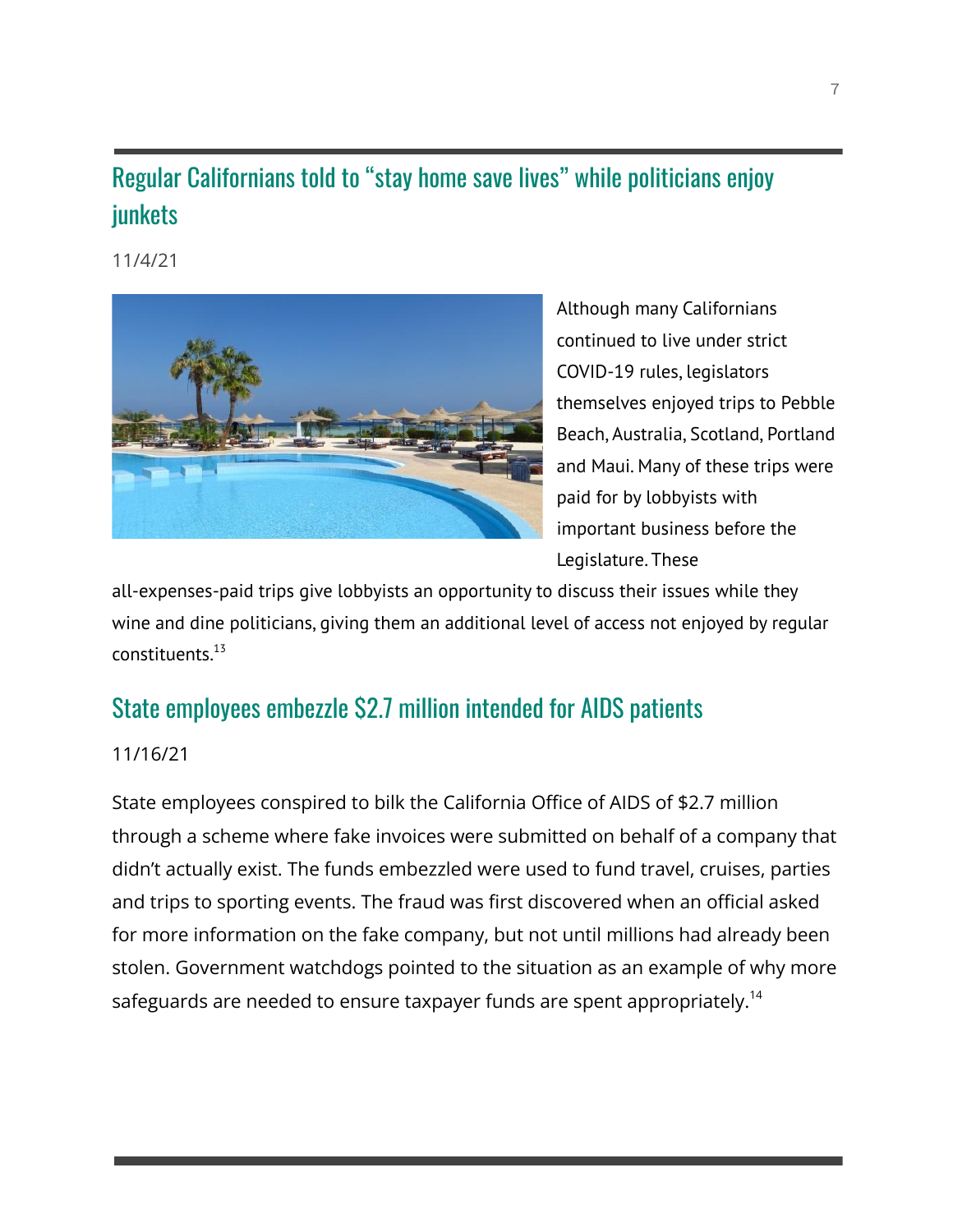# **Education**

# Congressman's son accepted to Stanford following \$50,000 donation

8/15/21

Democrat Rep Ted Lieu donated \$50,000 of campaign funds to Stanford University before his son was accepted, Federal Election Commission reports have revealed. The contributions were first exposed by an anonymous Twitter account, which was subsequently banned by the social media giant.<sup>15</sup>

# LA Councilman charged with funneling lucrative contracts to USC in exchange for a professorship and scholarship for disgraced son

### 10/15/21

A federal grand jury indicted South L.A. Councilman Mark Ridley-Thomas on charges of funneling millions of dollars of contracts to the University of Southern California in exchange for an admission with a full scholarship and a paid professorship for his son. His son, Sebastian Ridley-Thomas, is himself no stranger to scandal. Sebastian Ridley-Thomas was a State Assemblymember embroiled in a "#metoo" scandal before resigning his position with the Assembly to become a professor, despite lacking a graduate degree.<sup>16</sup>

### Inland Empire superintendent makes \$600,000 plus a year

### 11/15/21

Including benefits, the superintendent of Ontario Montclair schools routinely receives over \$600,000 a year. His high rate of compensation includes various benefits including an ability to cash out sick time, resulting in a 2019 salary of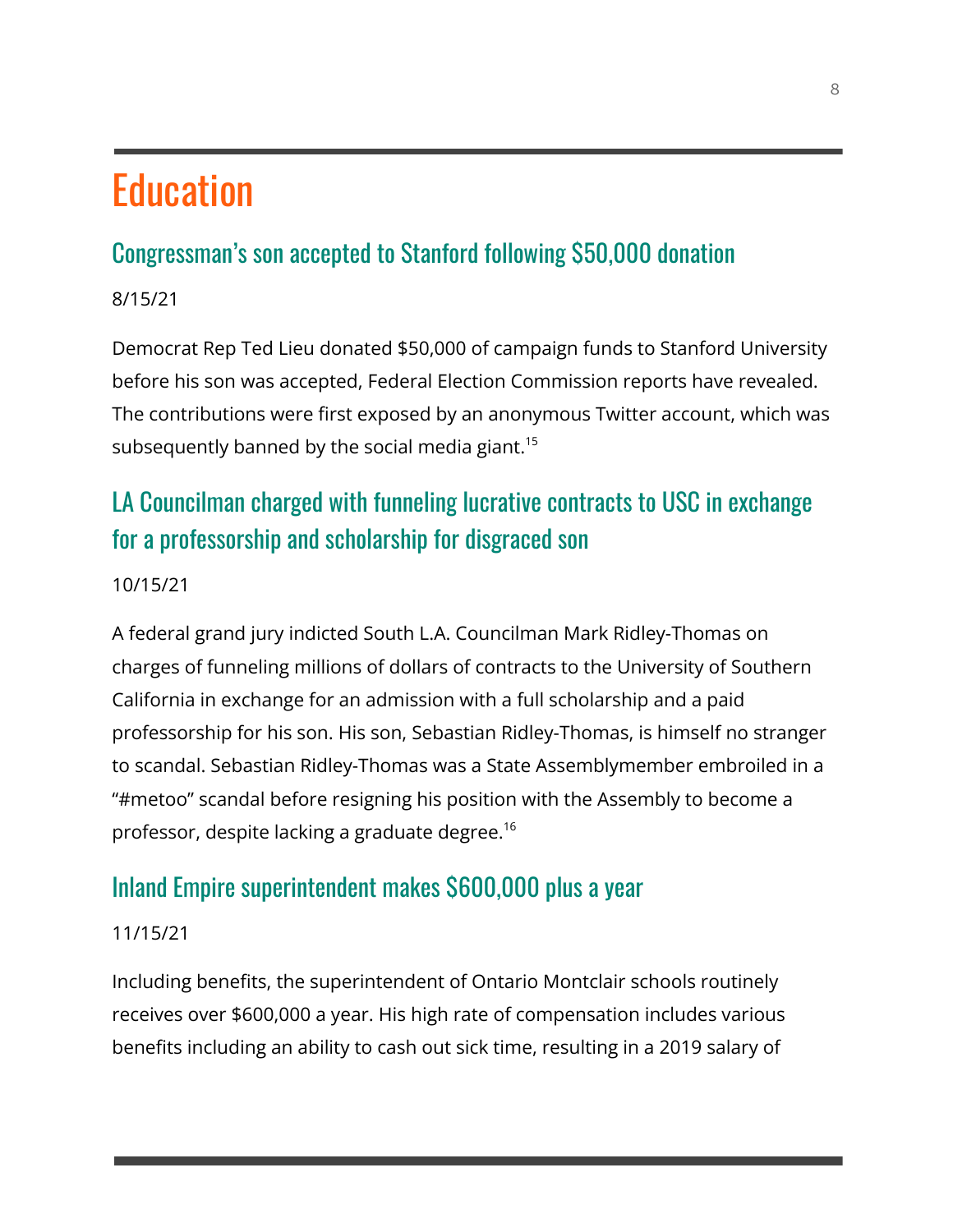\$561,748, more than the President of the United States earns at \$400,000 annually.<sup>17</sup>

### California diversity bureaucrat doesn't even live in California

12/14/21

California's Superintendent of Equity, a brand new position paying \$180,000 a year, resigned after *Politico* revealed he didn't even live in California, but lived in Philadelphia where he ran a business. Further questions were raised about the ethics of how he was hired. The position was not found to have been publicly posted on the state's website and the official's resume did not show any experience working with California school districts. Meanwhile, it was revealed he had a decades-long friendship with the State Superintendent of schools.<sup>18,19</sup>

# Energy and the Environment

### Unpaid utility bills rise to \$1.25 billion

### 3/3/21

A report on COVID-19 by the California Public Utilities Commission revealed the state's public utilities have unpaid bills totalling \$1.25 billion, the costs of which are ultimately shouldered by ratepayers who do pay their bills. Contributing to Californians' increasing inability to pay their bills may be the state's "decarbonization" efforts. In fact, in the last seven years, rates charged by San Diego's electric company PG&E, and Southern California Edison, increased 48 percent, 38 percent, and 6 percent respectively.<sup>20</sup>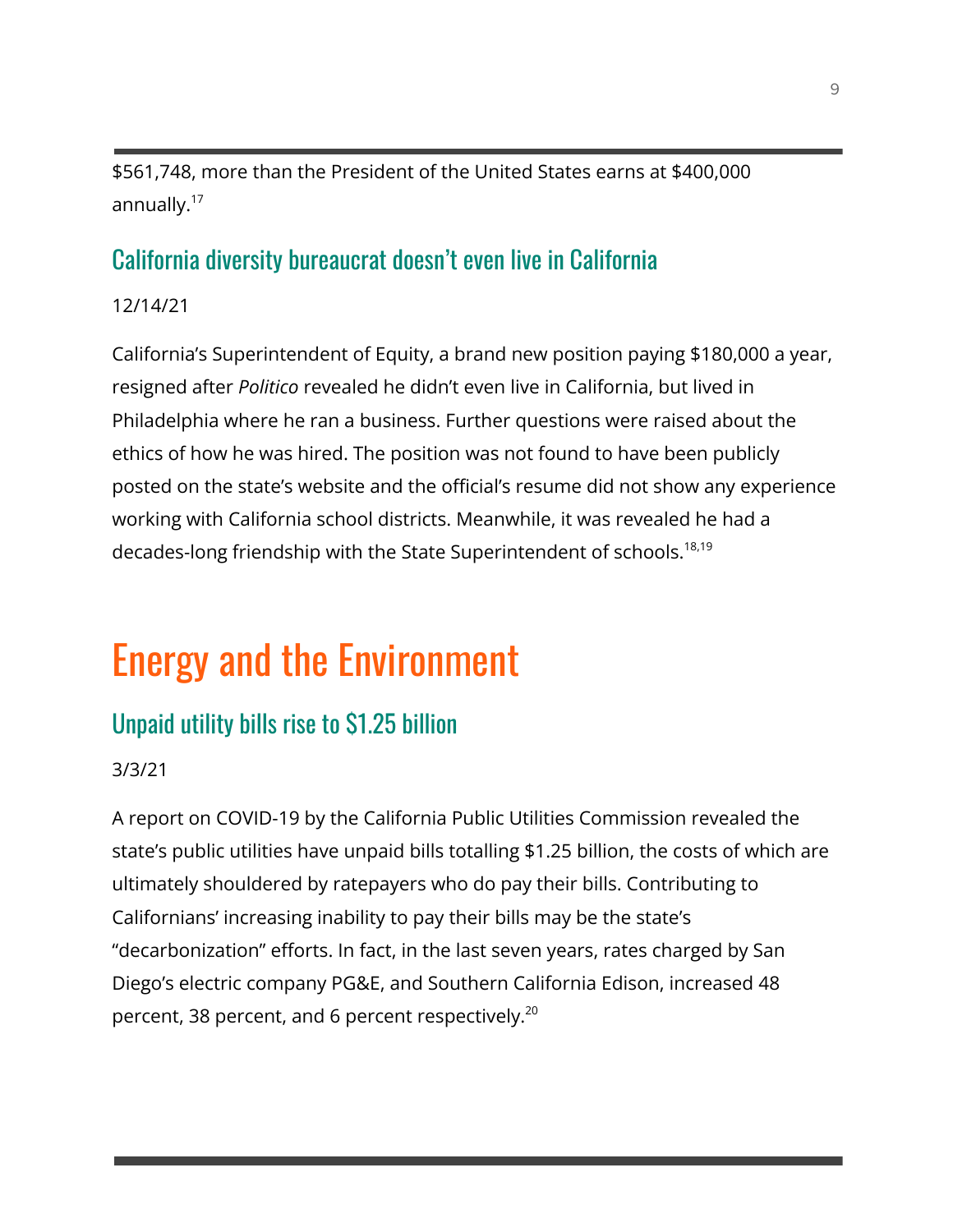# Carbon credit scheme harming, not helping, the environment, study finds

#### 4/29/21

California has sold millions of carbon credits, but a new analysis found there are problems with the official forest maps that create opportunities for participants to game the system. The projects then funded may actually be counter to the plan's emission reduction goals. The analysis was conducted by CarbonPlan, a nonprofit organization, in association with experts from universities including UC Berkeley and Columbia. Businesses including large oil companies have had to spend billions to purchase these credits and those costs are ultimately shouldered by consumers, especially fuel consumers.<sup>21</sup>

# Residents of Nancy Pelosi's district to receive subsidies to buy electric fireplaces

### 6/4/21

Residents of Speaker Nancy Pelosi's district will receive \$2.1 million in federal tax dollars in partnership with a \$205,000 contribution by the Bay Area Air Quality Management District to replace their wood fireplaces with electric ones. While ostensibly meant to improve air quality, it certainly raises questions about why the funds were directed to this particular area. Furthermore, the allocation duplicates incentives for removing wood burning fireplaces which were somehow included in the coronavirus relief plan. $^{22}$ 

# Authorities charge four with \$20 million theft associated with non-existent solar project

9/9/21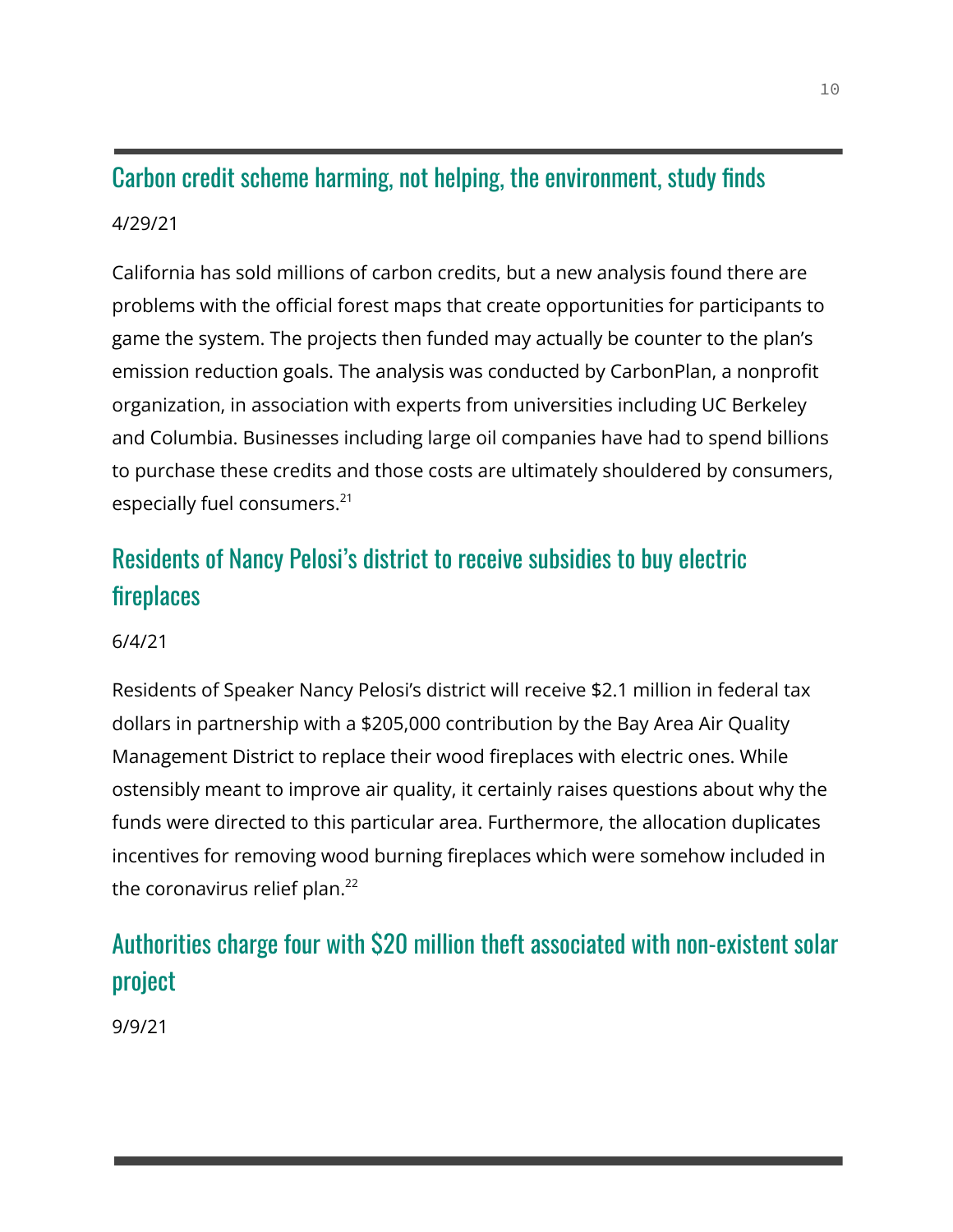The Los Angeles County district attorney charged four men including a former state senator with stealing \$20 million intended for a solar project. One of the individuals is accused of spending over \$8 million of these funds on personal items.<sup>23</sup>

# California bans gas powered lawn mowers and leaf blowers, pledges \$30 million for electric equipment

#### 10/19/21

As part of the California Legislature and the California Air Resources Board's ongoing drive to save the planet, officials have decided gas powered lawn mowers and leaf blowers will no longer be made available to consumers after 2024. The plan also includes spending \$30 million to incentivize the purchase of electric lawn mowers and leaf blowers, which will still be allowed.<sup>24</sup>

# Free Money!

### LA cuts police funding, diverts funds to free money payouts

4/19/21



L.A. Mayor Eric Garcetti's budget included \$24 million dedicated to no-strings-attached \$1,000-a-month payments to Angelenos. Low income parents and people suffering from medical conditions are expected to receive priority in the selection process. An additional \$6 million diverted from the Los Angeles Police Department is set to provide payments to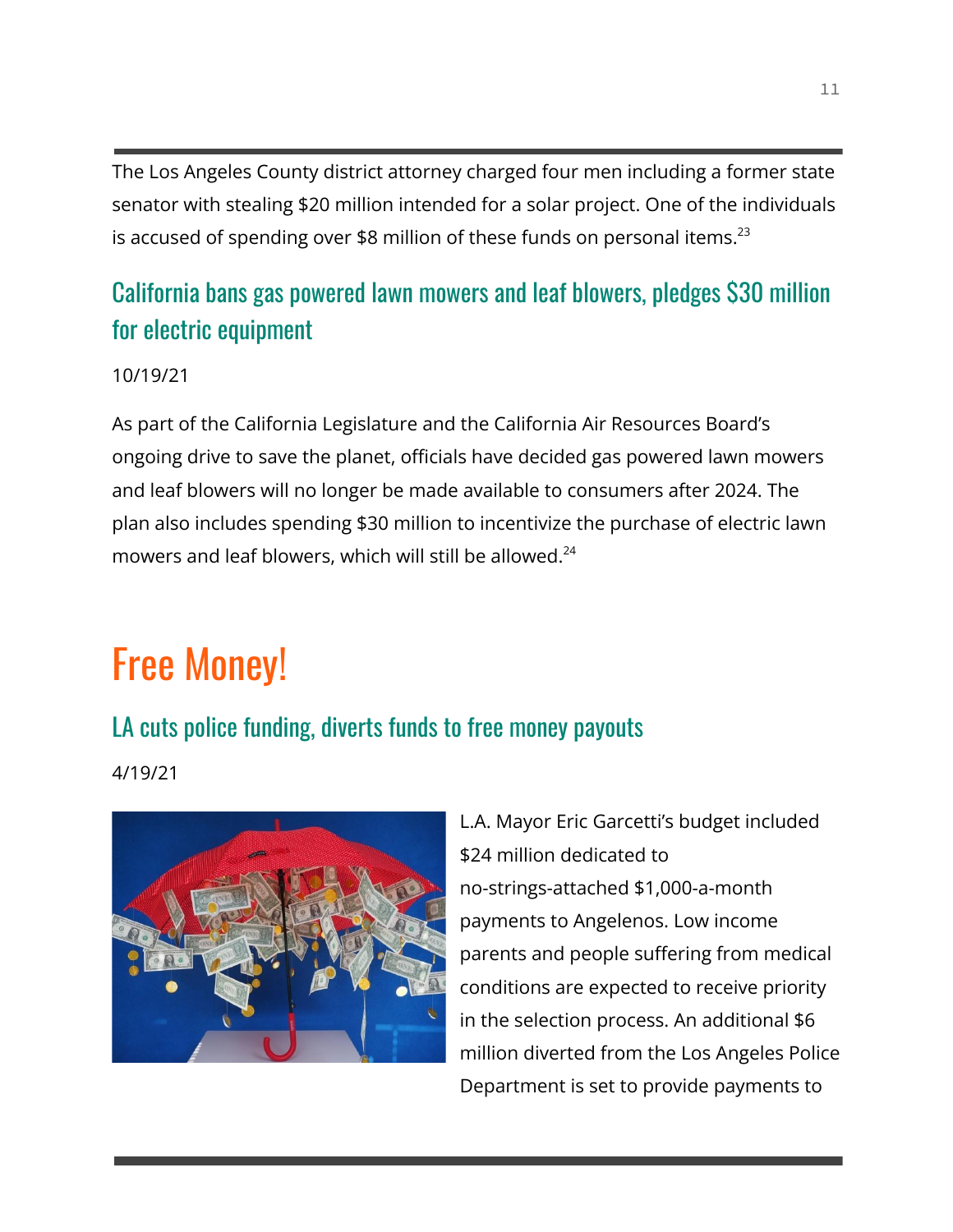single parents in L.A.'s City Council District 9, which includes the communities of South Central and downtown. Considering that these payments are paid for by police cutbacks, who are the recipients supposed to call if their check is stolen?<sup>25</sup>

### 25 lucky LGBT seniors in West Hollywood to get \$1,000 checks

### 8/31/21

25 LGBT senior citizens will receive unconditional \$1,000-a-month payments under a new program in partnership with the University of Pennsylvania and an organization of mayors advocating more such "universal basic income" programs be adopted nationally. While some in the community expressed concerns over why the program leaves out other groups considered marginalized, officials argued they lacked full control of the program due to the partnership. Specifics related to funding the program also remained to be finalized.<sup>26</sup>

### San Francisco plans to pay people \$300 a month to not shoot others

### 9/2/21

10 individuals in San Francisco deemed to be at risk of being part of a shooting will receive \$300 a month to behave better. These payments, which are funded by a nonprofit through a partnership with the city, will be in the form of gift cards, and the payments can be bumped up to \$500 if the individuals participating also perform some volunteer work.<sup>27</sup>

# Health and COVID-19

### How do electric cars prevent coronavirus?

1/16/21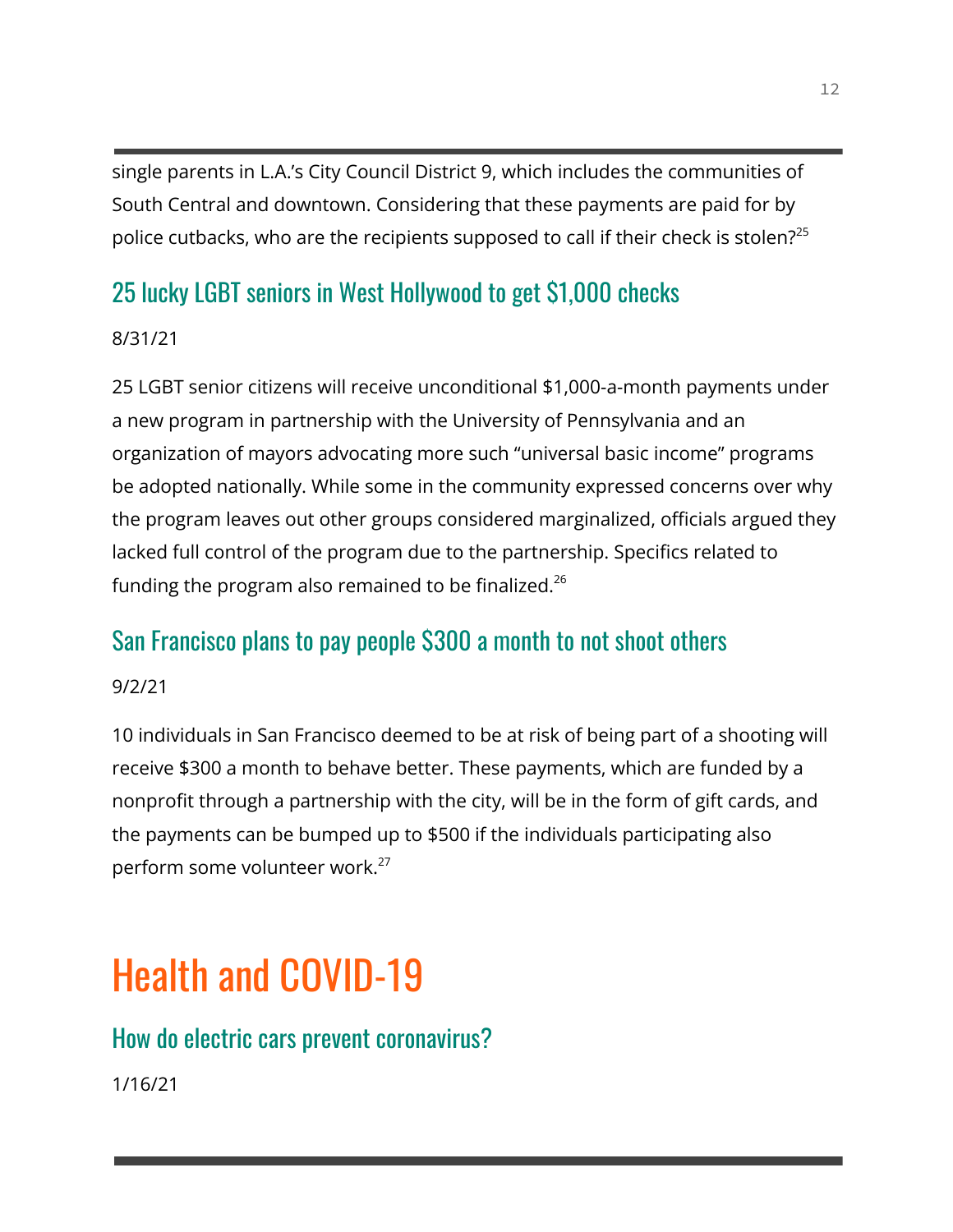Governor Newsom's COVID-19 relief budget raised some eyebrows when a closer look at the proposal revealed it included \$1.5 billion for electric car infrastructure and incentives. In fact, the amount of money allocated to electric cars was nearly triple the \$575 million planned for helping small businesses weather the pandemic. $^{28}$ 

### Counties that vote for the majority party get more coronavirus relief

### 1/20/21

Although rural, more Republican-leaning counties are no less susceptible to the effects of the COVID-19 pandemic, the state auditor found large cities were prioritized for receiving relief. Do you think this was a coincidence or a conscious decision to favor counties that are more supportive of our state's majority political party?<sup>29</sup>

### EDD and Bank of America "nifty little kickback scheme"

### 2/5/21

While many Californians struggled to receive unemployment benefits, the EDD and Bank of America were receiving revenue every time debit cards issued by the agency were swiped, according to a *CalMatters* report. Although officials said they did not know how much money Bank of America received, and Bank of America itself declined to comment, the EDD reported receiving \$5.2 million in September alone in response to a public records request by *CalMatters*. "This is essentially a nifty little hidden kickback scheme," said Assemblymember Jim Patterson.<sup>30</sup>

### Big businesses give big to Newsom and receive lucrative contracts

2/18/21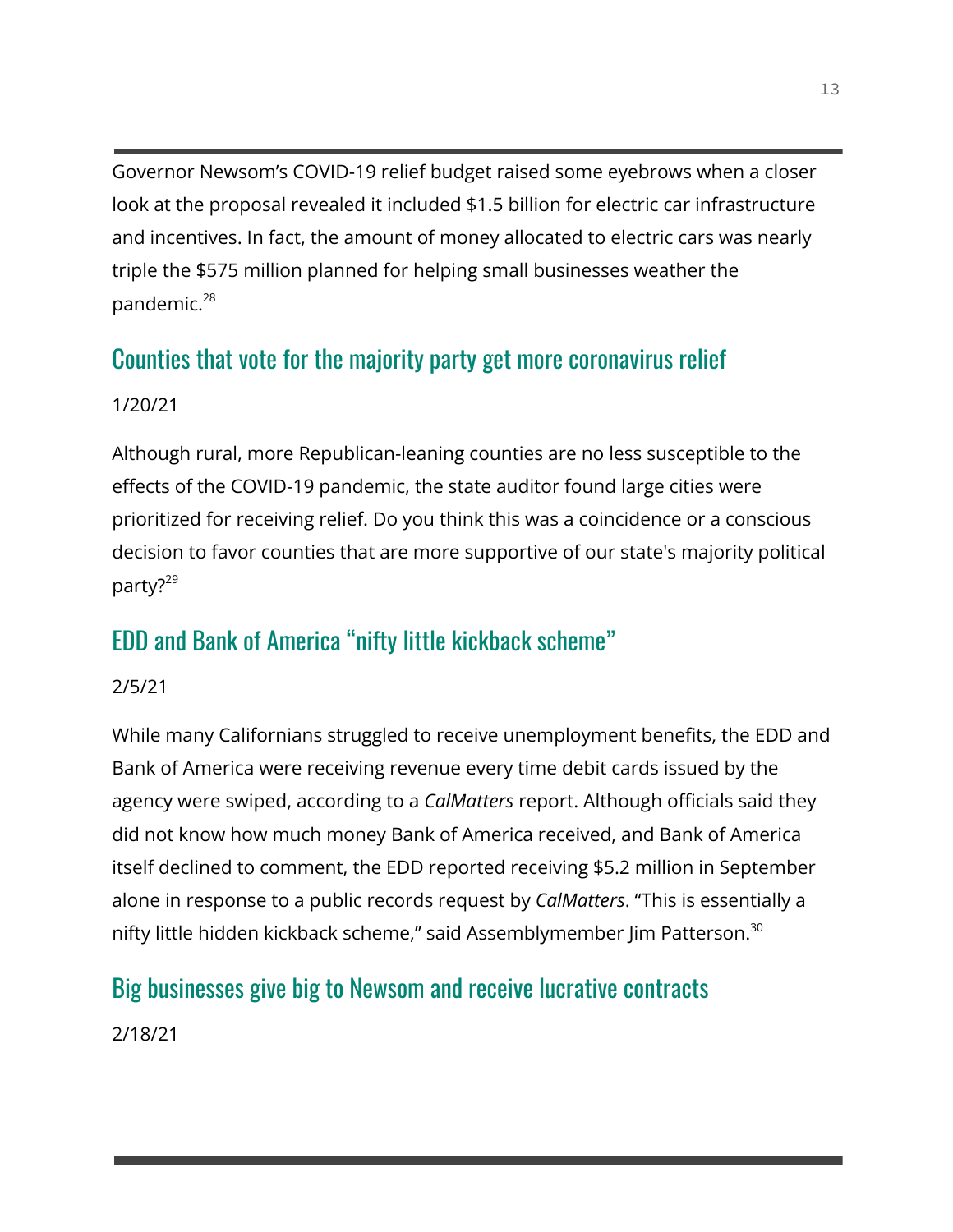Governor Newsom raised over \$200 million in "behested payments," mostly for COVID-19 relief programs. These donations, which were made at the Governor's request, included payments from healthcare companies that received lucrative state contracts. Is this actually appropriate? You be the judge. $31$ 

### When you're the government you pay when you want ...

### 2/5/21

Have you ever gotten a threatening letter from the government over an unpaid tax bill or fine? They want to be paid on time and they're not afraid to threaten drastic consequences if ordinary taxpayers can't pay up. However, when it comes to them, they don't hold themselves to the same standard they expect from the rest of us. When Los Angeles experienced a fiscal crisis they simply blamed the coronavirus pandemic and told their creditors they would have to wait.<sup>32</sup>

### California spends \$50 million on "glitchy" COVID-19 appointment website

### 4/22/21

Only 27 percent of Californians who received coronavirus vaccinations used "MyTurn" to schedule their appointments due in part to multiple glitches in the hastily-built site. The site failed to list many providers and pharmacies where Californians could be vaccinated and the site also frustrated and confused people by requiring multiple logins. The contract to build the site itself was awarded to Blue Shield of California on a "no bid" basis.<sup>33</sup>

### Who wants to be a vaccinated millionaire?!

### 5/27/21

As part of its drive to get Californians vaccinated against COVID-19, the state resorted to lottery-style payouts and prices. Under this plan, 10 Californians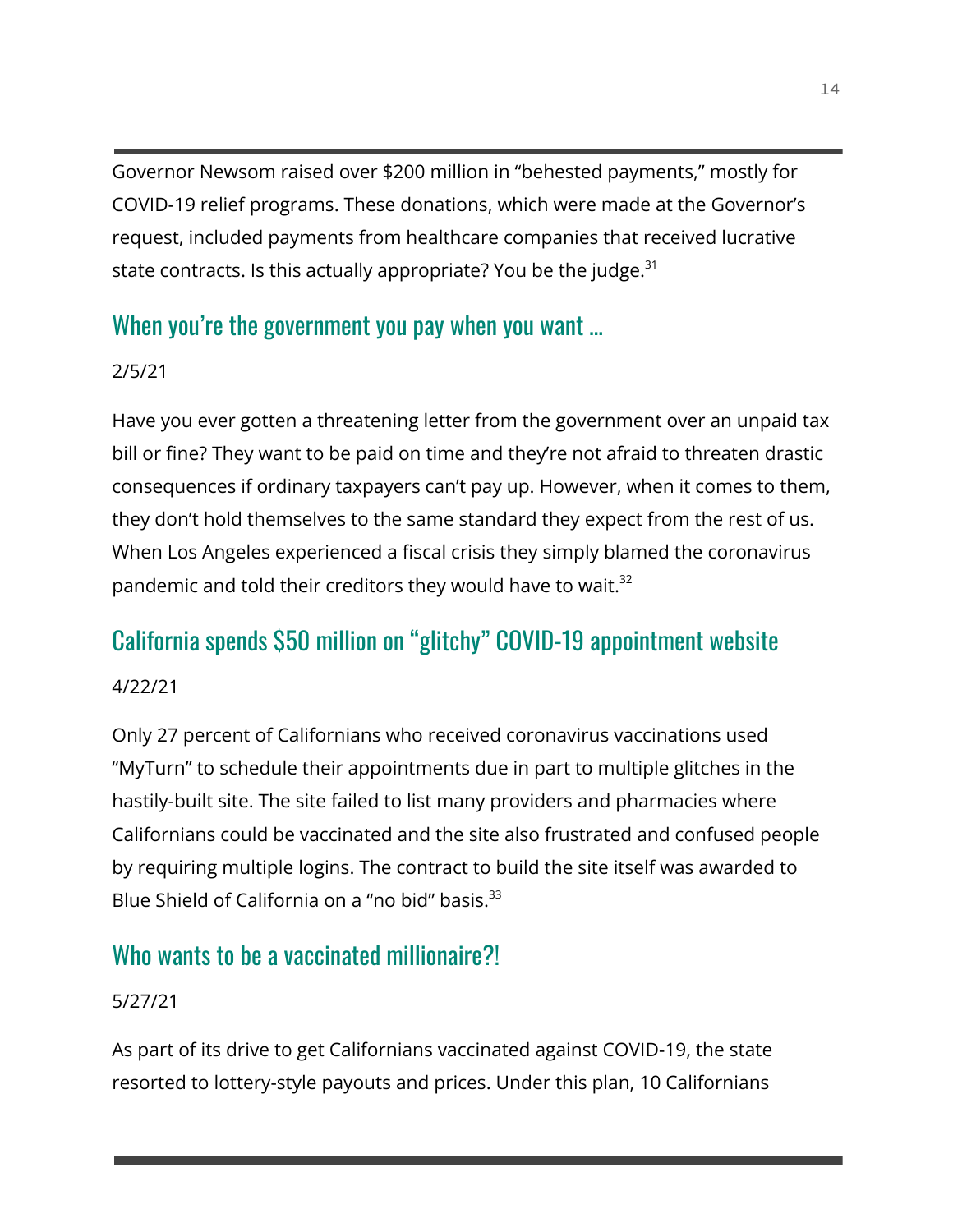received \$1.5 million each in prizes, 30 got \$50,000 and 2 million were eligible for  $$50$  gift cards.<sup>34</sup>

# Lab awarded \$1.7 billion contract despite reports they were sleeping on the job

11/4/21

Whistleblowers exposed a COVID-19 test facility for serious problems including lab techs sleeping while processing samples and test swabs found in bathrooms. First, state officials denied the existence of any problem at all. While they later did acknowledge "serious deficiencies" were present, they still renewed a contract worth \$1.7 billion with the same lab. $35$ 

# **Housing**

# When does an 8-foot shed cost \$130,000? When the government is in charge of buying it.

2/8/21

A program to build "tiny home villages" in Los Angeles consisting of 64-square-foot aluminum and composite sheds, paid \$130,000 each for the structures, ten times what other cities spent, according to a *Los Angeles Times* report.<sup>36</sup>

### Tents that cost more than luxury apartments

### 6/25/21

The *San Francisco Chronicle* reported 260 tents San Francisco maintains in six "sleeping villages" cost the city \$5,000 per tent per month, or \$60,000 annually. In addition to tents, the sleeping villages provide access to showers and 3 meals a day, but some have raised concerns about the cost. At \$5,000 per tent per month, the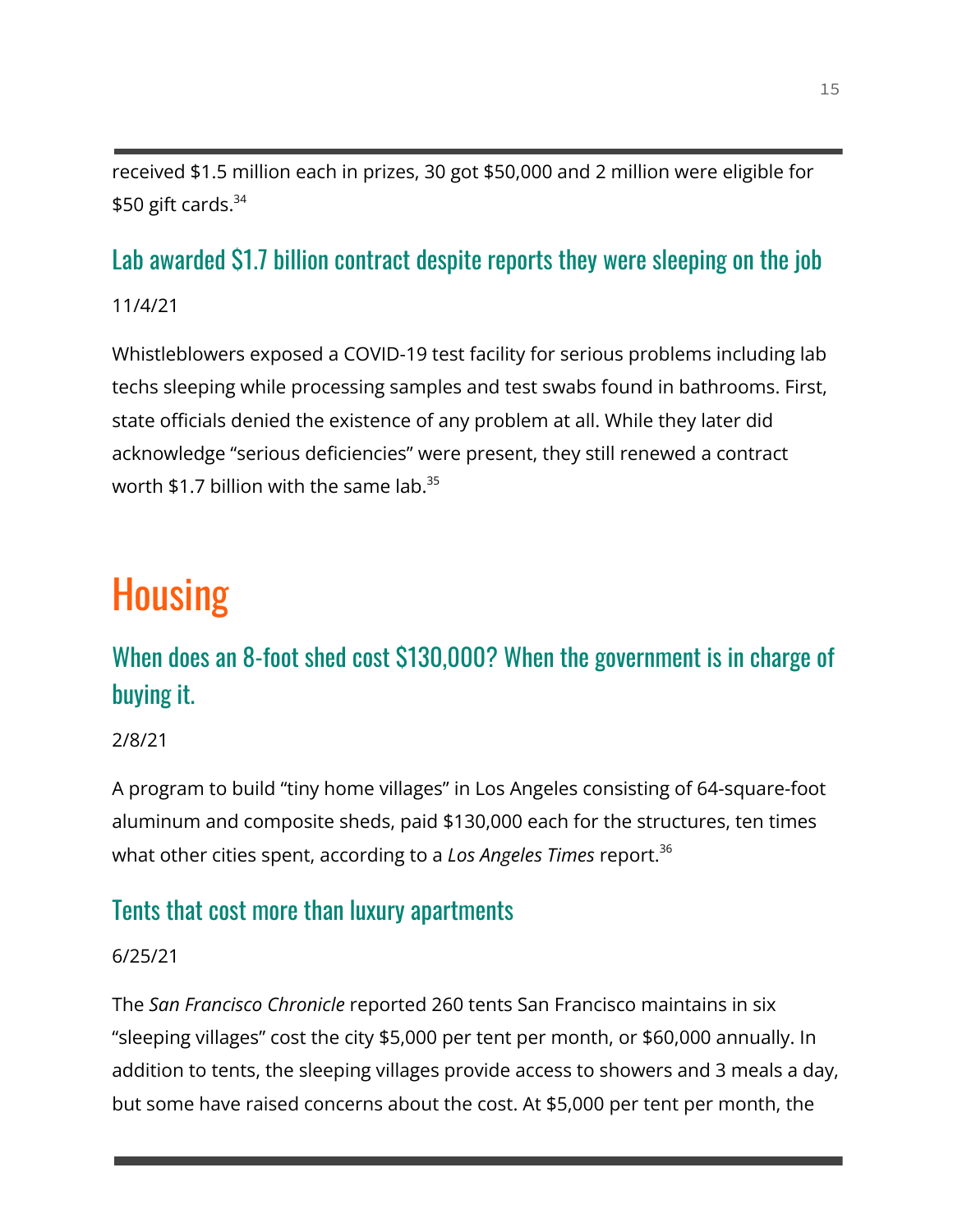rent on a luxury apartment would be less, and the rent on an average 1-bedroom apartment in San Francisco would be less than half.<sup>37,38</sup>

### Rent relief money gets stuck in bureaucracy

8/4/21

The U.S. Treasury allocated \$900 million to provide rent relief for San Francisco residents, but as of mid-July only about 10 percent of the money had actually reached residents. The program was heralded as an unprecedented collaboration of multiple levels of government but the money, however well intentioned, seems to have gotten stuck in the bureaucracy.<sup>39</sup>

# LA nonprofit staff embezzled \$400,000 in homeless funds

### 10/25/21

Three women working for a Los Angeles based nonprofit were charged with embezzling \$400,000 intended to assist people experiencing homelessness. The women enlisted friends and family members to apply for assistance with falsified documents. The fraud occurred in 2017 but since being brought to light the women involved have been charged with 56 felonies including embezzlement and grand theft. $40,41$ 

# **Trains**

### Contractor calls high speed rail construction delays "beyond comprehension"

### 1/12/21

A letter from one of the main contractors working on the high-speed rail project expressed dismay over delays related to the state securing right-of-ways,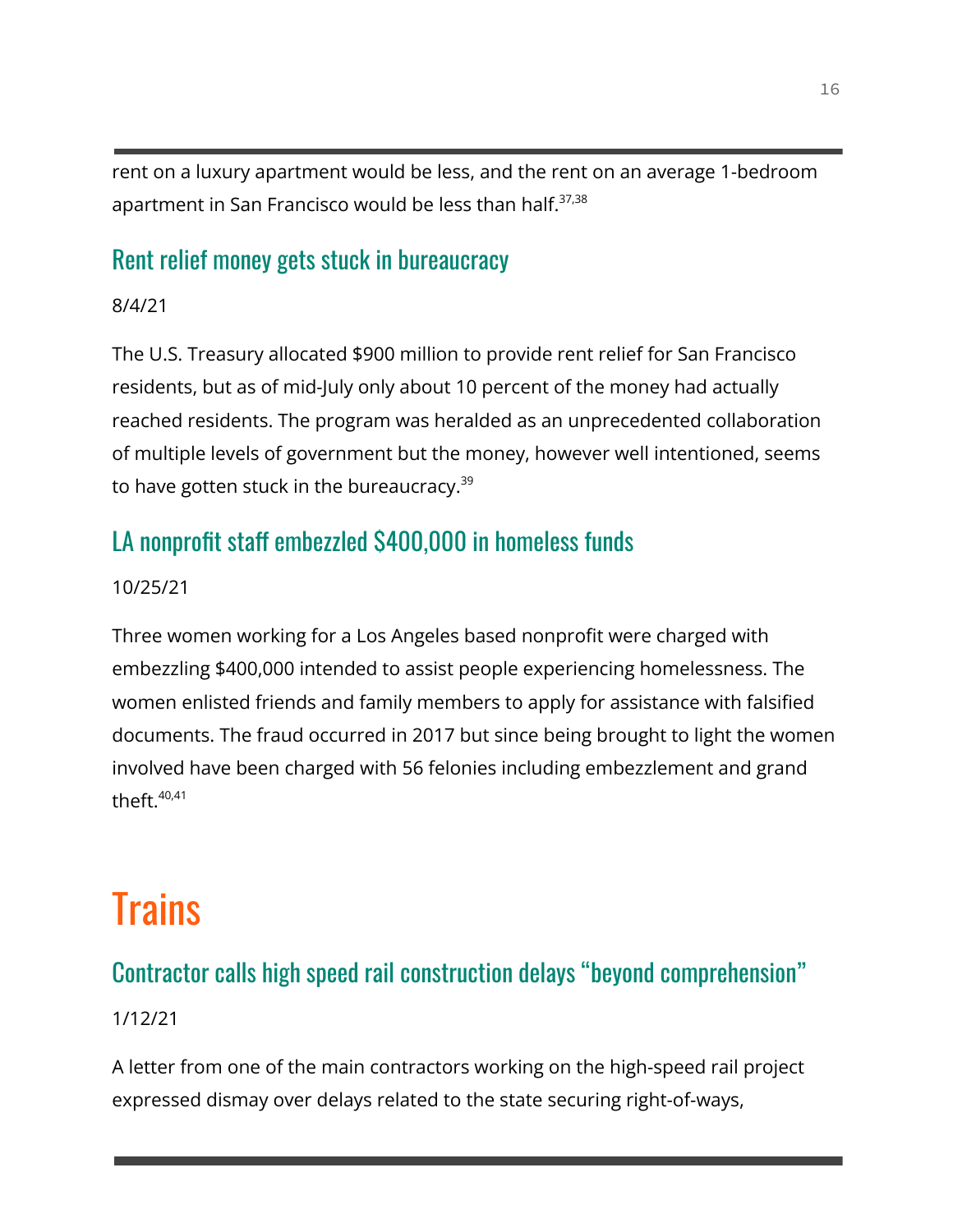suggesting delays and cost overruns on the project would continue to worsen. The letter, obtained by the *Los Angeles Times*, stated: "It is beyond comprehension that as of this day, more than two thousand and six hundred calendar days after (official approval to start construction) that the authority has not obtained all of the right of way ... " 42

# Central Valley high-speed rail segment a year behind and \$1.4 billion over budget

2/5/22

A segment of California's troubled high-speed rail project under construction in the Central Valley will again have its completion date pushed back. This development is just the latest in a long series of delays and cost overruns related to the high-speed rail project, a scheme which has changed considerably and at least doubled in estimated cost from what was originally approved by voters.<sup>43</sup>

### How does a subway in Nancy Pelosi's district prevent coronavirus?

### 2/26/21

Many members of Congress expressed dismay when a federal coronavirus relief package included \$141 million for a South Bay BART project benefiting Speaker Nancy Pelosi's district. While transit ridership has been declining throughout California long before the pandemic, ridership crashed especially once people began working from home and avoiding crowds, making the allocation especially nonsensical<sup>44</sup>

### High-speed rail contractor four years behind and over budget

8/14/21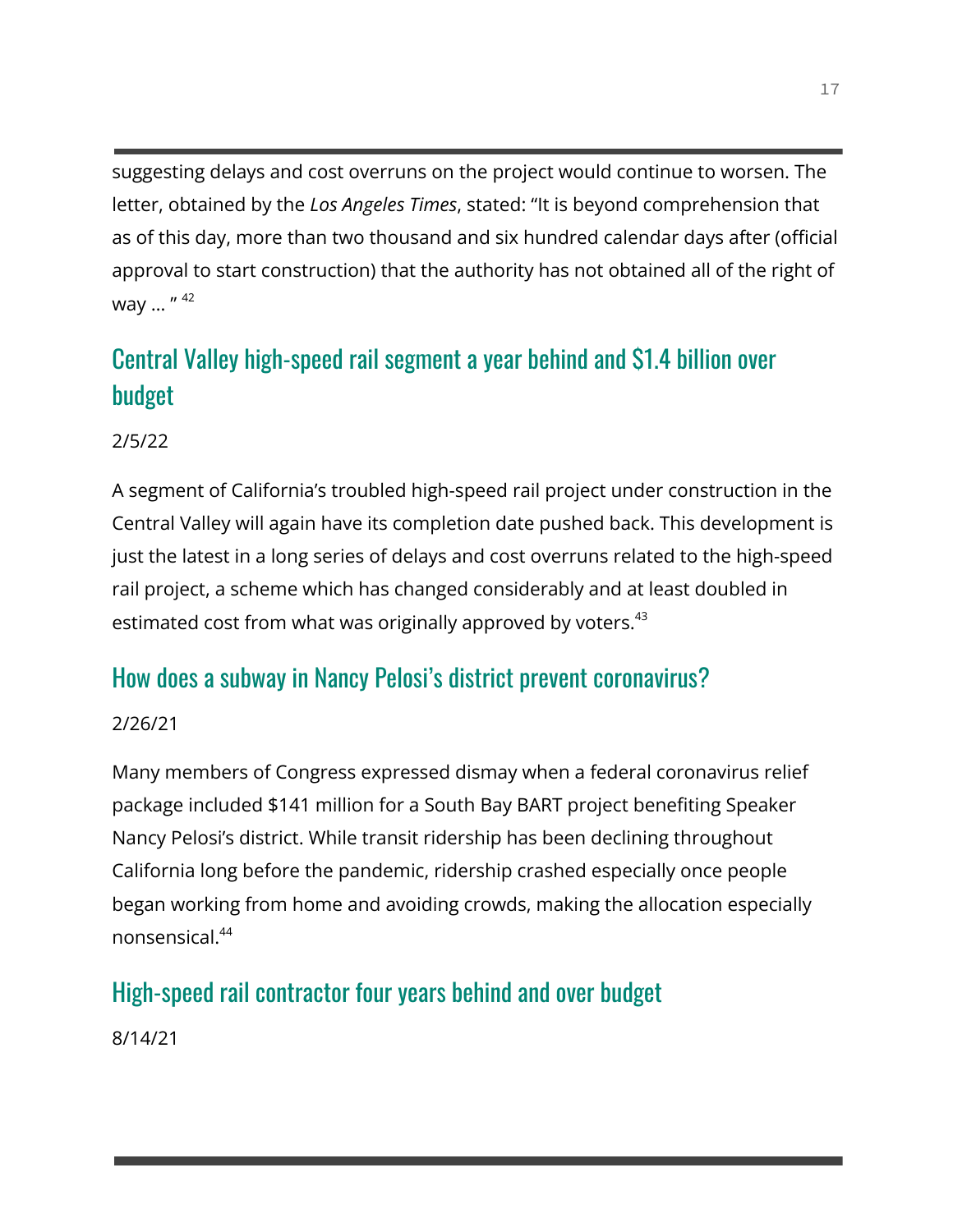California's high-speed rail officials awarded a contract for construction of a Central Valley segment of the route to the lowest bidder, a Spanish company named Dragados. Dragados promised it could deliver \$300 million in cost savings with design changes. These design changes were later abandoned and Dragados is now four years behind schedule and has only completed 50 percent of the work it had planned. The High-Speed Rail Authority bears a share of the responsibility both for not doing its due diligence on the feasibility of the proposal itself and by failing to deliver 278 of 998 land parcels needed to complete construction.<sup>45</sup>

### 30 new light rail trains in the Bay Area

#### 9/23/21

San Francisco County Supervisors approved \$200 million for 30 new light rail trains and new parking meters. However, given that transit ridership was falling even before the pandemic, whether this is actually a good idea is an appropriate question.<sup>46</sup>

# **Conclusions**

It's always important to note that the waste, fraud, and abuse listed in the Follow the Money report is not a full list of government ineptitude and corruption for the year — it's simply a selection of examples that were publicly exposed by watchdog organizations, media investigations and official inquiries. The fact that the Howard Jarvis Taxpayers Foundation can compile such a report annually, each with new revelations of billions of dollars wasted, illustrates the extent of the problem.

People once flocked to California from around the country and around the world. Today, people are leaving in droves to go to states like Texas and Florida where taxes and lower and state governments are less overbearing.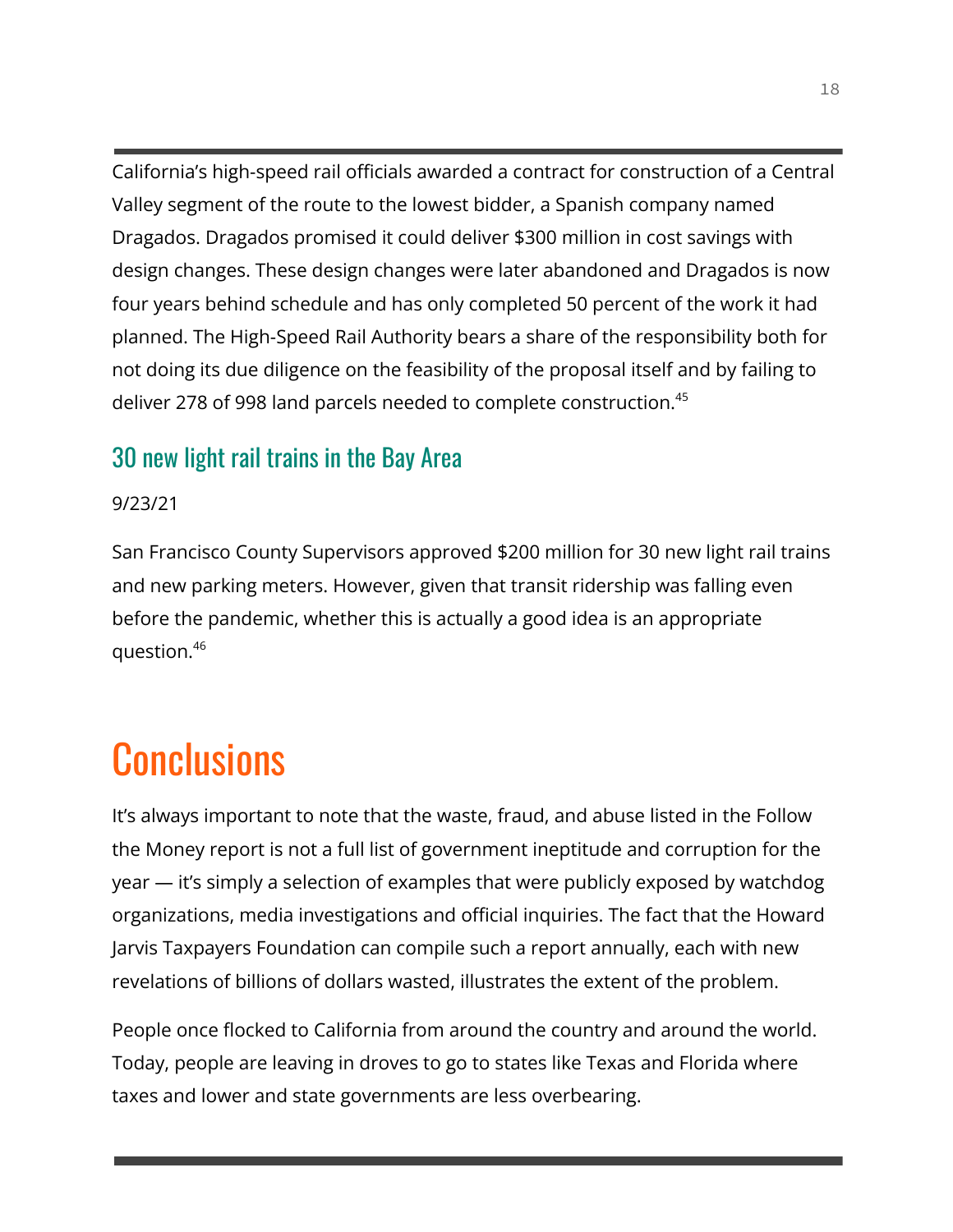What is the solution? Perhaps the political class will continue to abuse their power with impunity as long as they know there will be no real consequence for their failed leadership. The first step, however, is simply to raise awareness among our friends, neighbors, and communities so that our fellow citizens can at least be informed about the situation at hand. You can help bring about this increased awareness by sharing this report with others.

# "

Unless someone like you cares a whole awful lot, Nothing is going to get better. It's not.

― Dr. Seuss, The Lorax.

# About the Author

**Eric Eisenhammer** serves as Director of Grassroots Operations at Howard Jarvis Taxpayers Foundation and is CEO of Dauntless Communications. Eric earned his Master of Public Policy Administration from Sacramento State University and Baccalaureate in Business Administration with an emphasis in Finance from California State University, Northridge. He has worked on numerous political campaigns around California and Nevada, and has served as a legislative aide and Senate Fellow in the Sacramento State Capitol.

# Media Contact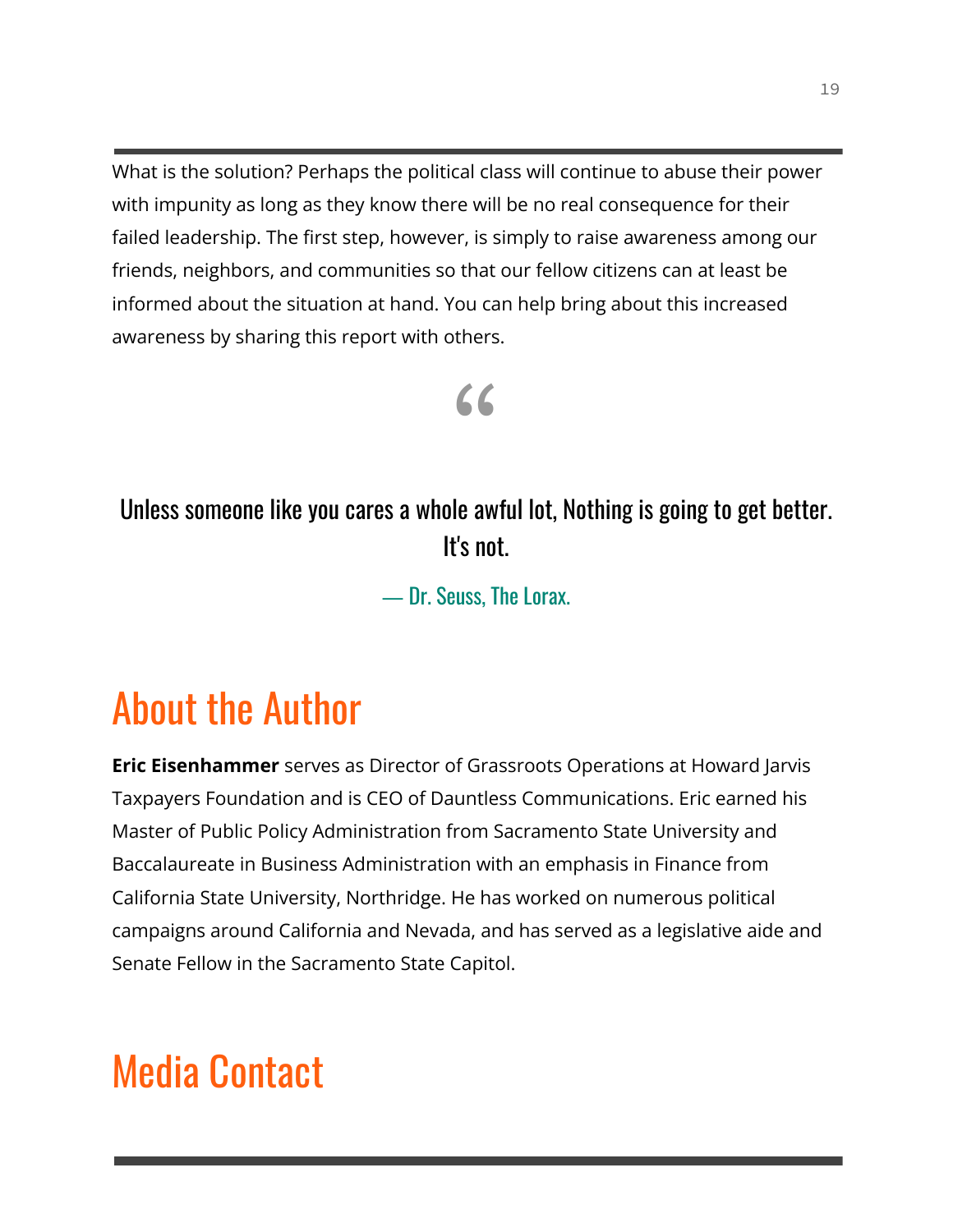**Susan Shelley**, Vice President of Communications at Howard Jarvis Taxpayers Foundation. She can be reached at susan@hjta.org and (213) 384-9656.

# **Endnotes**

<sup>1</sup> CEO magazine: Texas, Florida best states for business; California, New York, Illinois the worst

Bethany Blankley | The Center Square contributor

[https://www.livingstonparishnews.com/breaking\\_news/ceo-magazine-texas-florida-best-states-for-business-cali](https://www.livingstonparishnews.com/breaking_news/ceo-magazine-texas-florida-best-states-for-business-california-new-york-illinois-the-worst/article_9546cb9e-ab62-11eb-b40b-87fa2bf202e9.html) [fornia-new-york-illinois-the-worst/article\\_9546cb9e-ab62-11eb-b40b-87fa2bf202e9.html](https://www.livingstonparishnews.com/breaking_news/ceo-magazine-texas-florida-best-states-for-business-california-new-york-illinois-the-worst/article_9546cb9e-ab62-11eb-b40b-87fa2bf202e9.html)

<sup>2</sup> Silicon Valley's share of venture capital expected to drop below 20% for the first time this year

Ioannou

[https://www.cnbc.com/2021/01/14/silicon-valleys-share-of-venture-capital-may-drop-below-20percent-in-2021.](https://www.cnbc.com/2021/01/14/silicon-valleys-share-of-venture-capital-may-drop-below-20percent-in-2021.html) [html](https://www.cnbc.com/2021/01/14/silicon-valleys-share-of-venture-capital-may-drop-below-20percent-in-2021.html)

<sup>3</sup> California losing congressional seat for first time

Associated Press

<https://www.foxla.com/news/california-losing-congressional-seat-for-first-time>

<sup>4</sup> California travel industry needs boost to fully recover, restore workforce

Associated Press

[https://calmatters.org/commentary/2022/03/california-travel-industry-needs-boost-to-fully-recover-restore-wor](https://calmatters.org/commentary/2022/03/california-travel-industry-needs-boost-to-fully-recover-restore-workforce/) [kforce/](https://calmatters.org/commentary/2022/03/california-travel-industry-needs-boost-to-fully-recover-restore-workforce/)

<sup>5</sup> Editorial: California fiscal system not good enough for government work

Mercury News & East Bay Times Editorial Boards

[https://www.siliconvalley.com/2022/01/14/editorial-california-fiscal-system-not-good-enough-for-government-w](https://www.siliconvalley.com/2022/01/14/editorial-california-fiscal-system-not-good-enough-for-government-work/) [ork/](https://www.siliconvalley.com/2022/01/14/editorial-california-fiscal-system-not-good-enough-for-government-work/)

<sup>6</sup> FI\$Cal Status Letter

California State Auditor

<https://www.auditor.ca.gov/reports/2020-039/index.html>

<sup>7</sup> Top Paid LA Lifeguards Earned Up To \$392,000 In 2019

Andrzejewski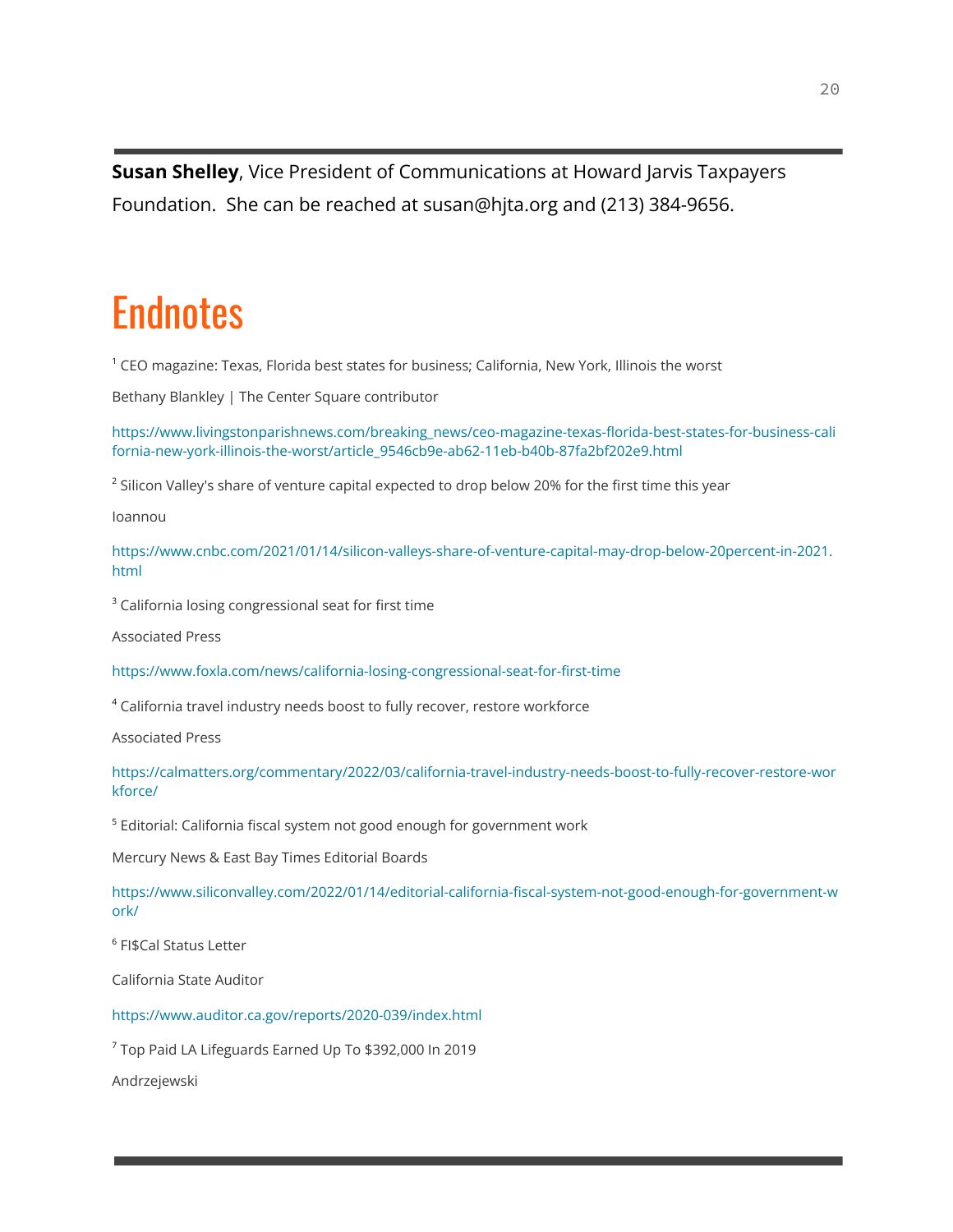[https://www.forbes.com/sites/adamandrzejewski/2021/03/27/top-paid-la-lifeguards-earned-up-to-392000-in-20](https://www.forbes.com/sites/adamandrzejewski/2021/03/27/top-paid-la-lifeguards-earned-up-to-392000-in-2019/) [19/](https://www.forbes.com/sites/adamandrzejewski/2021/03/27/top-paid-la-lifeguards-earned-up-to-392000-in-2019/)

<sup>8</sup> California Spent \$320 Billion and Refuses to Disclose a Single Transaction

Andrzejewski

[https://www.realclearpolicy.com/articles/2021/05/12/california\\_spent\\_320\\_billion\\_and\\_refuses\\_to\\_disclose\\_a\\_sin](https://www.realclearpolicy.com/articles/2021/05/12/california_spent_320_billion_and_refuses_to_disclose_a_single_transaction_776242.html) [gle\\_transaction\\_776242.html](https://www.realclearpolicy.com/articles/2021/05/12/california_spent_320_billion_and_refuses_to_disclose_a_single_transaction_776242.html)

<sup>9</sup> 5 SoCal DMV workers admit to taking bribes to approve licenses for unqualified drivers

AB7.com staff

<https://abc7.com/dmv-bribery-scandal-torrance-lincoln-park-california-corruption/10658758/>

 $10$  Gavin Newsom says corporate donations to his wife's nonprofit caused no conflict of interest

Pedroja

[https://www.newsweek.com/gavin-newsom-says-corporate-donations-his-wifes-nonprofit-caused-no-conflict-int](https://www.newsweek.com/gavin-newsom-says-corporate-donations-his-wifes-nonprofit-caused-no-conflict-interest-1597850) [erest-1597850](https://www.newsweek.com/gavin-newsom-says-corporate-donations-his-wifes-nonprofit-caused-no-conflict-interest-1597850)

 $11$  SEIU California union leader resigns over alleged tax fraud

Associated Press

<https://www.fresnobee.com/news/california/article254976772.html>

 $12$  Newsom's EDD Director couldn't tell me why California has the nation's worst unemployment. She's going to have a "research team" look into it. pic.twitter.com/AxXlMi0Tih

Kiley

<https://twitter.com/KevinKileyCA/status/1453121754289750018>

<sup>13</sup> California legislators are flying around the globe

Hoeven

<https://calmatters.org/newsletters/whatmatters/2021/11/california-legislators-are-flying-around-the-globe/>

<sup>14</sup> California AIDS Office Workers Stole \$2.7 Million While No One Was Watching

Andrzejewski

https://www.realclearpolicy.com/articles/2021/11/16/california\_aids\_office\_workers\_stole\_27\_million\_while\_no [one\\_was\\_watching\\_803437.html](https://www.realclearpolicy.com/articles/2021/11/16/california_aids_office_workers_stole_27_million_while_no_one_was_watching_803437.html)

<sup>15</sup> Ted Lieu is under scrutiny after donating more than \$50,000 to college his son is about to start

Grossman

<https://www.dailymail.co.uk/news/article-9895743/Ted-Lieu-scrutiny-donating-50-000-college-son-start.html>

<sup>16</sup> The Latest Scandal at Los Angeles City Hall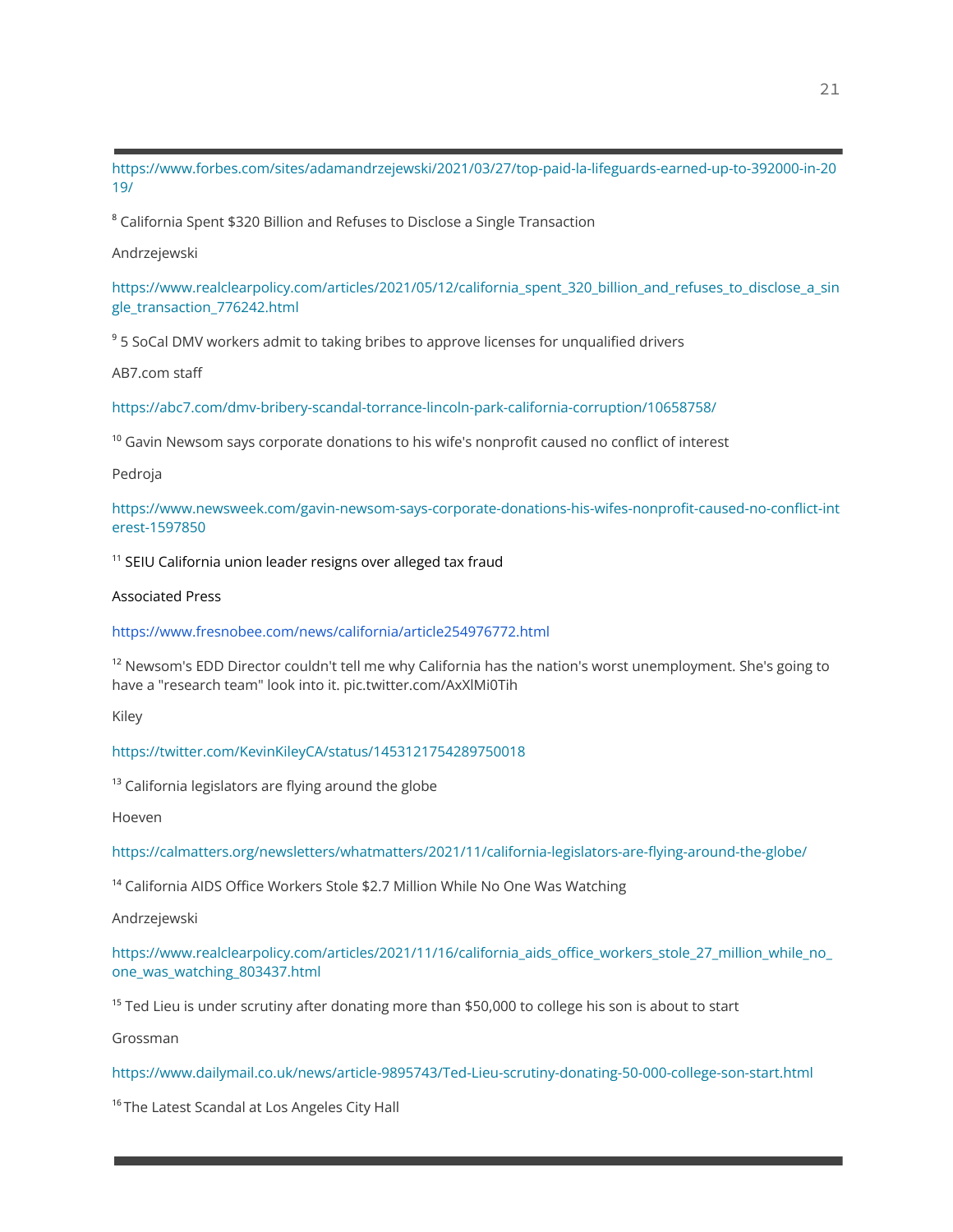Hubler & Karlamangla

<https://www.nytimes.com/2021/10/15/us/mark-ridley-thomas-la-city-hall.html>

<sup>17</sup> School Chief Cashes Out Leave, Becomes California's Top Paid

#### Associated Press

[https://www.usnews.com/news/best-states/california/articles/2021-11-15/school-chief-cashes-out-leave-becom](https://www.usnews.com/news/best-states/california/articles/2021-11-15/school-chief-cashes-out-leave-becomes-californias-top-paid) [es-californias-top-paid](https://www.usnews.com/news/best-states/california/articles/2021-11-15/school-chief-cashes-out-leave-becomes-californias-top-paid)

 $18$  California education official resigns amid criticism over East Coast residency, hiring process

Yamamura & Luthi

[https://www.politico.com/states/california/story/2021/12/14/california-education-official-resigns-amid-criticism](https://www.politico.com/states/california/story/2021/12/14/california-education-official-resigns-amid-criticism-over-east-coast-residency-hiring-process-1400058)[over-east-coast-residency-hiring-process-1400058](https://www.politico.com/states/california/story/2021/12/14/california-education-official-resigns-amid-criticism-over-east-coast-residency-hiring-process-1400058)

<sup>19</sup> Philadelphia resident who was high-ranking California Dept. of Education official resigns

Zavala & Taraya

[https://fox40.com/news/california-connection/philadelphia-resident-who-was-high-ranking-california-dept-of-ed](https://fox40.com/news/california-connection/philadelphia-resident-who-was-high-ranking-california-dept-of-education-official-resigns/) [ucation-official-resigns/](https://fox40.com/news/california-connection/philadelphia-resident-who-was-high-ranking-california-dept-of-education-official-resigns/)

<sup>20</sup> EXCLUSIVE: Millions of Californians' Unpaid Utility Bills Total \$1.25 Billion Due to Lockdown

Grimes

[https://californiaglobe.com/articles/millions-of-californians-unpaid-utility-bills-total-1-25-billion-due-to-lockdow](https://californiaglobe.com/articles/millions-of-californians-unpaid-utility-bills-total-1-25-billion-due-to-lockdown/) [n/](https://californiaglobe.com/articles/millions-of-californians-unpaid-utility-bills-total-1-25-billion-due-to-lockdown/)

 $21$  The Climate Solution Actually Adding Millions of Tons of CO2 Into the Atmosphere

Song & Temple

[https://www.propublica.org/article/the-climate-solution-actually-adding-millions-of-tons-of-co2-into-the-atmosp](https://www.propublica.org/article/the-climate-solution-actually-adding-millions-of-tons-of-co2-into-the-atmosphere) [here](https://www.propublica.org/article/the-climate-solution-actually-adding-millions-of-tons-of-co2-into-the-atmosphere)

<sup>22</sup> Pelosi district gets \$2.1M to remove wood-fired devices as Congress offers tax credits for wood heat

Lang & Lang

[https://justthenews.com/accountability/waste-fraud-and-abuse/sunepa-spending-phase-out-wood-burning-devi](https://justthenews.com/accountability/waste-fraud-and-abuse/sunepa-spending-phase-out-wood-burning-devices-while-congress) [ces-while-congress](https://justthenews.com/accountability/waste-fraud-and-abuse/sunepa-spending-phase-out-wood-burning-devices-while-congress)

<sup>23</sup> California's 'corridor of corruption' yields new case

**Walters** 

<https://www.ocregister.com/2021/09/08/californias-corridor-of-corruption-yields-new-case/>

<sup>24</sup> California Enacts Ban on Gas-Powered Lawn Mowers, Leaf Blowers

Blanco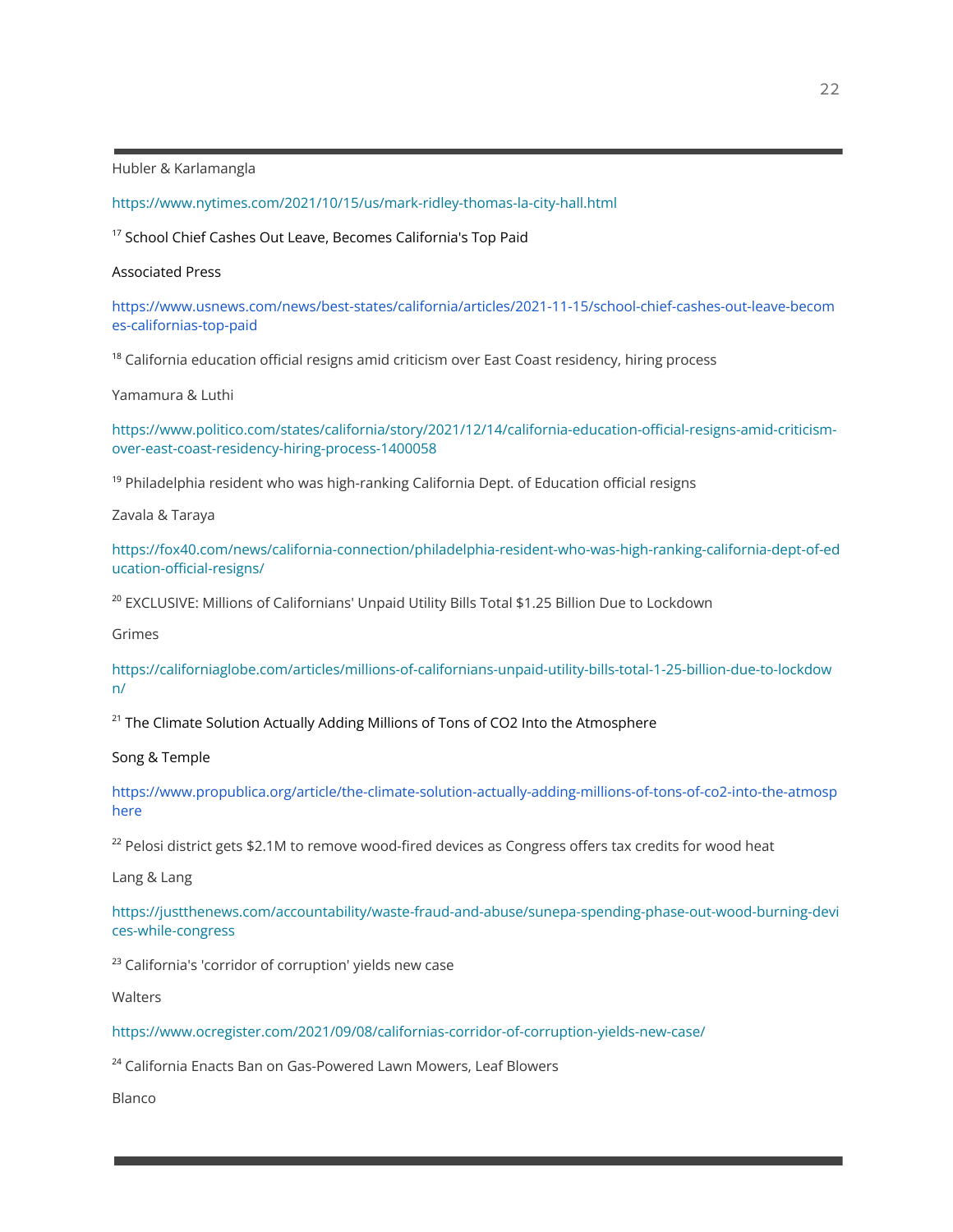<https://www.caranddriver.com/news/a38004981/california-ban-gas-powered-lawn-equipment/>

<sup>25</sup> \$1,000 A Month, No Strings Attached: Garcetti Proposes A Guaranteed Basic Income Pilot In Los Angeles

Denkmann

[https://laist.com/news/politics/1-000-a-month-no-strings-attached-garcetti-proposes-a-guaranteed-basic-incom](https://laist.com/news/politics/1-000-a-month-no-strings-attached-garcetti-proposes-a-guaranteed-basic-income-pilot-in-los-angeles) [e-pilot-in-los-angeles](https://laist.com/news/politics/1-000-a-month-no-strings-attached-garcetti-proposes-a-guaranteed-basic-income-pilot-in-los-angeles)

<sup>26</sup> Why is West Hollywood experimenting with universal basic income?

Ting

[https://www.sfgate.com/california-politics/article/West-Hollywood-universal-basic-income-guaranteed-1641663](https://www.sfgate.com/california-politics/article/West-Hollywood-universal-basic-income-guaranteed-16416635.php) [5.php](https://www.sfgate.com/california-politics/article/West-Hollywood-universal-basic-income-guaranteed-16416635.php)

<sup>27</sup> San Francisco will pay people to not shoot others: 'Cash for criminals'

Colton

<https://www.foxnews.com/us/san-francisco-pay-people-not-shoot-gun-crimes>

 $28$  CA Democrats criticize Newsom's electric car plan at hearing

Capitol Alert

<https://www.sacbee.com/news/politics-government/capitol-alert/article248451550.html>

<sup>29</sup> Audit: More virus money should have gone to small counties

Beam

[https://apnews.com/article/public-health-health-gavin-newsom-california-coronavirus-pandemic-1da40f418899](https://apnews.com/article/public-health-health-gavin-newsom-california-coronavirus-pandemic-1da40f4188991d3e1fb1540e7c9e4f9f) [1d3e1fb1540e7c9e4f9f](https://apnews.com/article/public-health-health-gavin-newsom-california-coronavirus-pandemic-1da40f4188991d3e1fb1540e7c9e4f9f)

<sup>30</sup> How EDD and Bank of America make millions on California unemployment

Hepler

[https://calmatters.org/california-divide/2021/02/how-edd-and-bank-of-america-make-millions-on-california-une](https://calmatters.org/california-divide/2021/02/how-edd-and-bank-of-america-make-millions-on-california-unemployment/) [mployment/](https://calmatters.org/california-divide/2021/02/how-edd-and-bank-of-america-make-millions-on-california-unemployment/)

<sup>31</sup> Donations 'Requested' by Newsom Exploded as His Emergency Powers Ballooned

McLeod et al.

[https://reason.com/2021/02/18/donations-requested-by-newsom-exploded-as-his-emergency-powers-balloone](https://reason.com/2021/02/18/donations-requested-by-newsom-exploded-as-his-emergency-powers-ballooned/) [d/](https://reason.com/2021/02/18/donations-requested-by-newsom-exploded-as-his-emergency-powers-ballooned/)

 $32$  To get through its budget crisis, L.A. could postpone paying some of its bills

Zahniser

<https://www.latimes.com/california/story/2021-02-05/la-budget-delay-payment-coronavirus>

<sup>33</sup> State's 'MyTurn' website bypassed for most vaccine appointments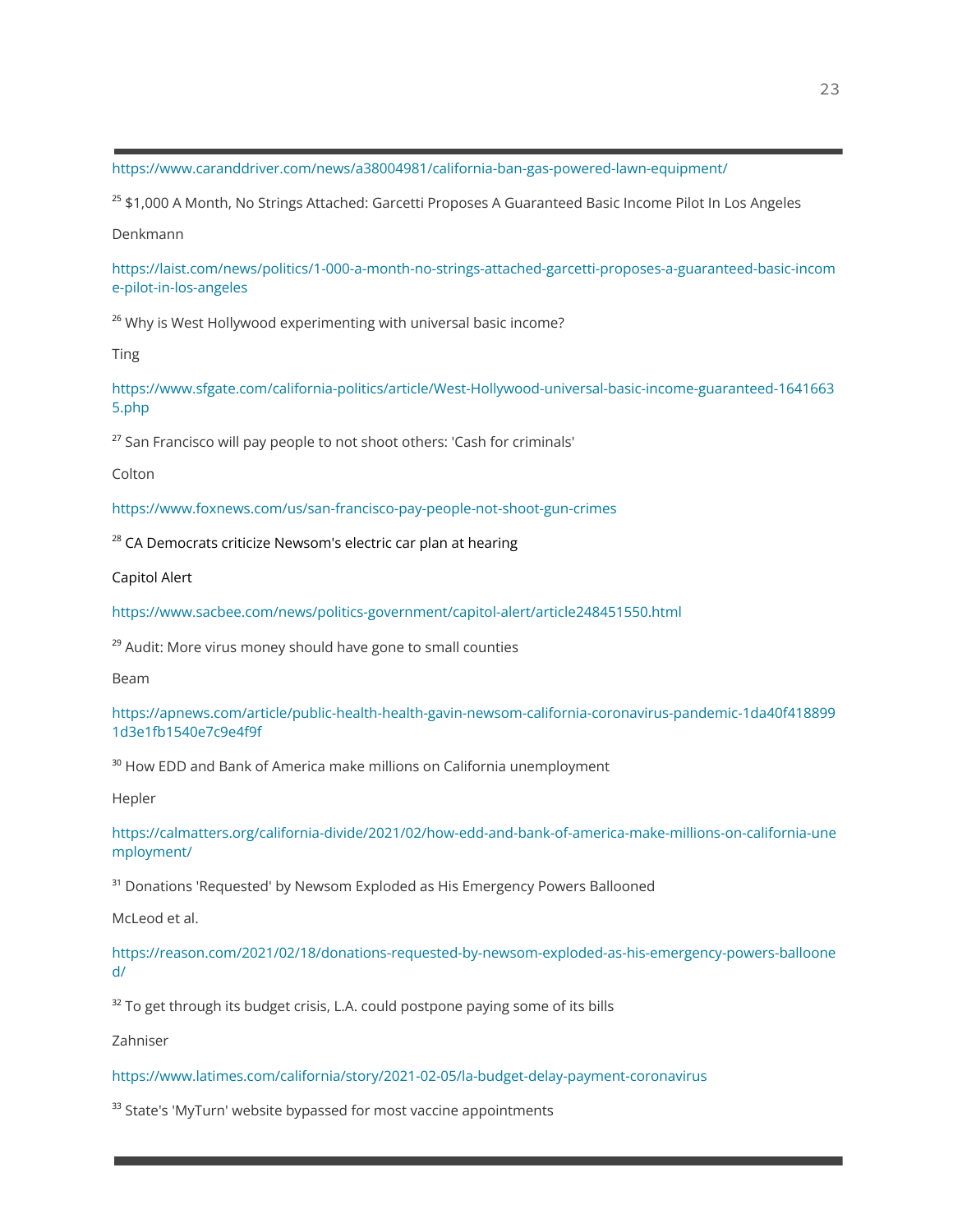#### **Ostrov**

[https://www.cbs8.com/article/news/health/coronavirus/vaccine/states-myturn-website-bypassed-for-most-vacci](https://www.cbs8.com/article/news/health/coronavirus/vaccine/states-myturn-website-bypassed-for-most-vaccine-appointments/509-ebf43138-f9c6-482c-b210-c39aaccee27e) [ne-appointments/509-ebf43138-f9c6-482c-b210-c39aaccee27e](https://www.cbs8.com/article/news/health/coronavirus/vaccine/states-myturn-website-bypassed-for-most-vaccine-appointments/509-ebf43138-f9c6-482c-b210-c39aaccee27e)

<sup>34</sup> CA Offers \$116M In Prizes For Getting Vaccinated

Austin

<https://patch.com/california/martinez/s/hleso/ca-offers-116m-in-prizes-for-getting-vaccinated>

<sup>35</sup> State renews \$1.7 billion contract with troubled COVID lab

Hoeven

<https://calmatters.org/newsletters/whatmatters/2021/11/california-covid-testing-valencia-lab/>

<sup>36</sup> L.A. paying \$130K for 8-ft-by-8-ft shed in bid to house homeless people

Los Angeles Times

<https://ktla.com/news/local-news/l-a-paying-130k-for-8-ft-by-8-ft-shed-in-bid-to-house-homeless-people/>

<sup>37</sup> S.F. spends more than \$60K per tent at homeless sites. Now it's being asked for another \$15 million for the program

Thadani

<https://www.sfchronicle.com/politics/article/S-F-officials-want-15-million-for-tent-sites-16269998.php>

<sup>38</sup> San Francisco-run homeless encampment costs \$60K per tent

Skelding

[https://nypost.com/2021/06/26/san-francisco-run-homeless-encampment-costs-60k-per-tentsan-francisco-run](https://nypost.com/2021/06/26/san-francisco-run-homeless-encampment-costs-60k-per-tentsan-francisco-run-homeless-encampment-costs-60k-per-tent/)[homeless-encampment-costs-60k-per-tent/](https://nypost.com/2021/06/26/san-francisco-run-homeless-encampment-costs-60k-per-tentsan-francisco-run-homeless-encampment-costs-60k-per-tent/)

<sup>39</sup> There's nearly \$900 million for Bay Area rent relief. So why has only 10% gotten to residents?

Hepler

<https://www.sfchronicle.com/bayarea/article/This-is-how-little-California-rent-relief-16361263.php>

<sup>40</sup> Three Women Charged for Stealing \$400,000 Meant for L.A.'s Homeless

Spiegelman

<https://www.lamag.com/citythinkblog/three-women-charged-for-stealing-400000-meant-for-l-a-s-homeless/>

<sup>41</sup> State charges trio with pocketing  $$400,000$  in public funds meant to help unhoused in L.A.

Winton

[https://www.latimes.com/california/story/2021-10-21/ag-charges-trio-with-pocketing-hundreds-of-thousands-m](https://www.latimes.com/california/story/2021-10-21/ag-charges-trio-with-pocketing-hundreds-of-thousands-meant-to-help-unhoused-in-la) [eant-to-help-unhoused-in-la](https://www.latimes.com/california/story/2021-10-21/ag-charges-trio-with-pocketing-hundreds-of-thousands-meant-to-help-unhoused-in-la)